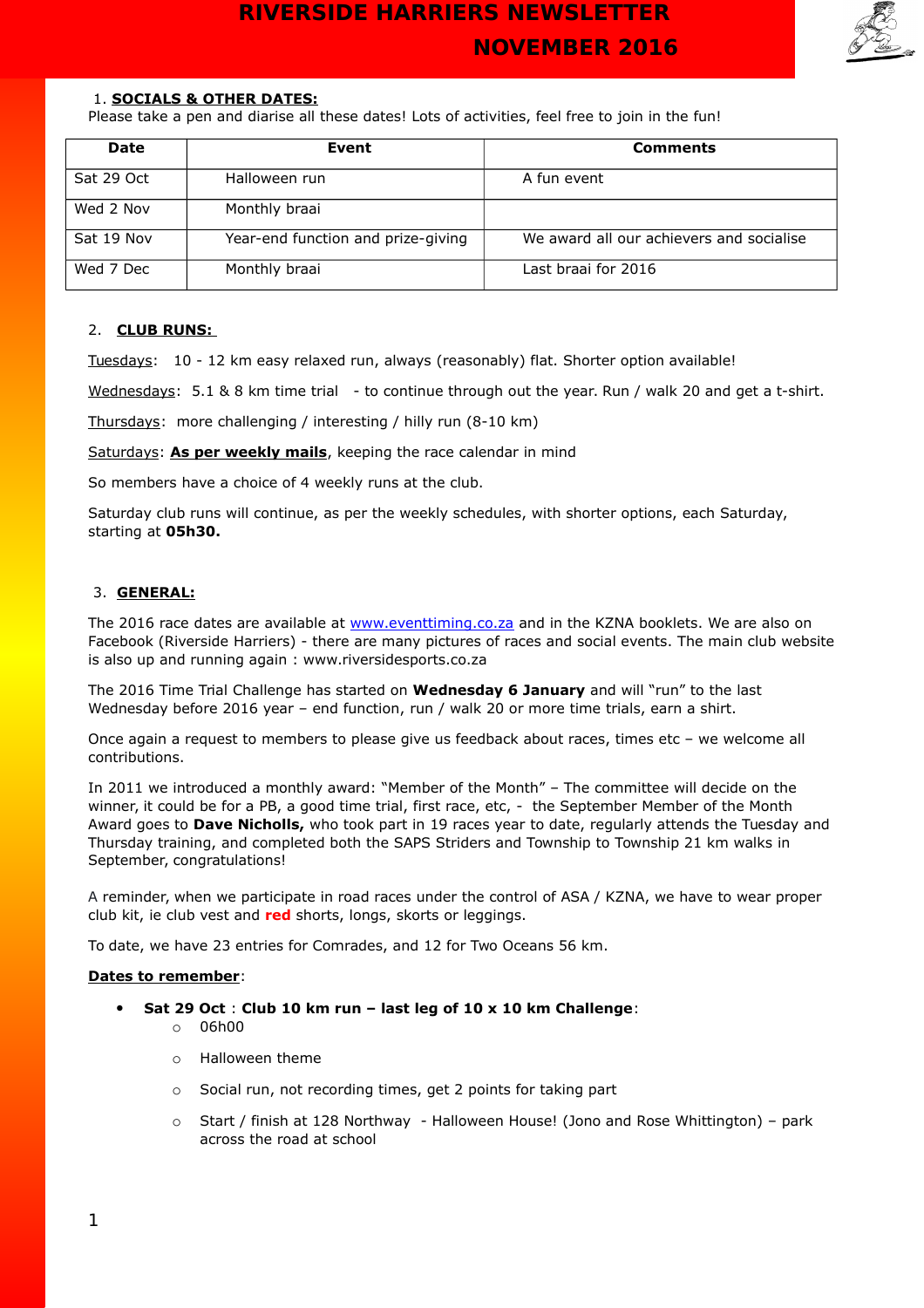

### **Sat 19 Nov: Year end function and prize-giving:**

- o 14h30 for 15h00 prompt start
- o In Pavillion pub at club, between rugby and hockey fields
- o Braai after the formalities
- o More details to follow……

Important note: we as Riverside Harriers promote a policy of NO LITTERING – so during races, please try and throw sachets in the allocated bins or boxes, even if you have to run with an empty sachet to the next water table.

### **2017:**

- 1. License numbers no news yet from KZNA;
- 2. Race fixtures no news yet, will circulate it once we received it;
- 3. Fees to be finalized, but meanwhile budget for a small increase;

4. Registration – with so many members, admin is a bit of an issue, so we will arrange specific registration times, please make an effort to come and collect your 2017 numbers during these times !

### \*\*\*\*\*\*\*\*\*\*\*\*\*\*\*\*\*\*\*\*\*\*\*\*\*\*\*\*\*\*\*\*\*

The 2016 **MOST MILEAGE** competition has started - this is a fun competition, anybody can participate, simply send us your monthly mileage (running races, training, walking - not treadmill running, sleepwalking, swimming, cycling!). Mileage must be received before the 15th of the next month, or you forfeit the km's for that month. There is a trophy for the winner!! As an incentive, Certificates will be awarded to runners achieving more than 1000 km, and walkers who do more than 500 km. The 2015 winner was a walker, the legendary **Barry Marshall.**

| Name                   | Jan    | Feb    | March  | Apr    | May    | June        | July        | Aug                      | Sep             | Total   |
|------------------------|--------|--------|--------|--------|--------|-------------|-------------|--------------------------|-----------------|---------|
| Nicola Hewitt          | 310    | 322    | 296.8  | 390.5  | 304    | 150         | 207.5       | 203                      | 217             | 2400.8  |
| Tarryn Payne           | 271.43 | 253    | 307    | 405    | 304.5  | 70          | 157         | 253                      | 287.1           | 2308.03 |
| Jana Niehaus           | 178    | 150    | 195    | 206    | 205    | 205         | 256         | 288                      | 216             | 1899    |
| Andrea Moroney         | 308    | 253    | 197    | 297    | 78     | 175         | 187         | 222.2                    | 89              | 1806.2  |
| <b>Ivan Freese</b>     | 207    | 196.47 | 258.38 | 279.89 | 206.27 | 52.26       | 127.96      | 154.37                   | 183.96          | 1666.56 |
| Sally Botha            | 220    | 228.8  | 257    | 380.7  | 243.5  | 10          | 16          | 84.7                     | 117.4           | 1557.9  |
| Jaco Smith             | 185.3  | 105.77 | 183.91 | 176.27 | 168.89 | 138.37      | 180.32      | 174.95                   | 243.6           | 1557.38 |
| <b>Alison Chadwick</b> | 210.36 | 155    | 152    | 135    | 171.5  | 174         | 190         | 201                      | 166             | 1554.86 |
| Pam Jones              | 129    | 108    | 182    | 271.2  | 157.9  | 120         | 160         | 220                      | 198             | 1546.1  |
| Terri Atkinson         | 237    | 164    | 227    | 264    | 214    | 69          | 171         | 152                      | 40              | 1538    |
| <b>Ann Turner</b>      | 130    | 226    | 204    | 209    | 222    | 59          | 132         | 151                      | 154             | 1487    |
| <b>Scott Couper</b>    | 214    | 198    | 281    | 289.6  | 282.2  | 101         | 103         | 0                        | $\mathbf 0$     | 1468.8  |
| Dale Johnson           | 198    | 218    | 266    | 230.5  | 228.6  | 80          | 84.2        | 71.7                     | 70              | 1447    |
| Johann v Rooyen        | 256    | 244    | 204    | 218    | 253    | $\mathbf 0$ | $\mathbf 0$ | 116                      | 127             | 1418    |
| <b>Ampie Niehaus</b>   | 289    | 152    | 233    | 93     | 35     | 126         | 128         | 181                      | 147             | 1384    |
| Rob Goldman            | 205    | 149    | 160    | 140    | 154    | 97          | 180         | 134                      | $\overline{95}$ | 1314    |
| Michelle Maharaj       | 71.56  | 204.92 | 267.21 | 302    | 236    | 146         | 86          | $\overline{\phantom{a}}$ | $\blacksquare$  | 1313.71 |
| <b>Chantel Robins</b>  | 241.62 | 84     | 218.67 | 329.31 | 284.9  | $\mathbf 0$ | $\mathbf 0$ | 0                        | $\mathbf 0$     | 1198.5  |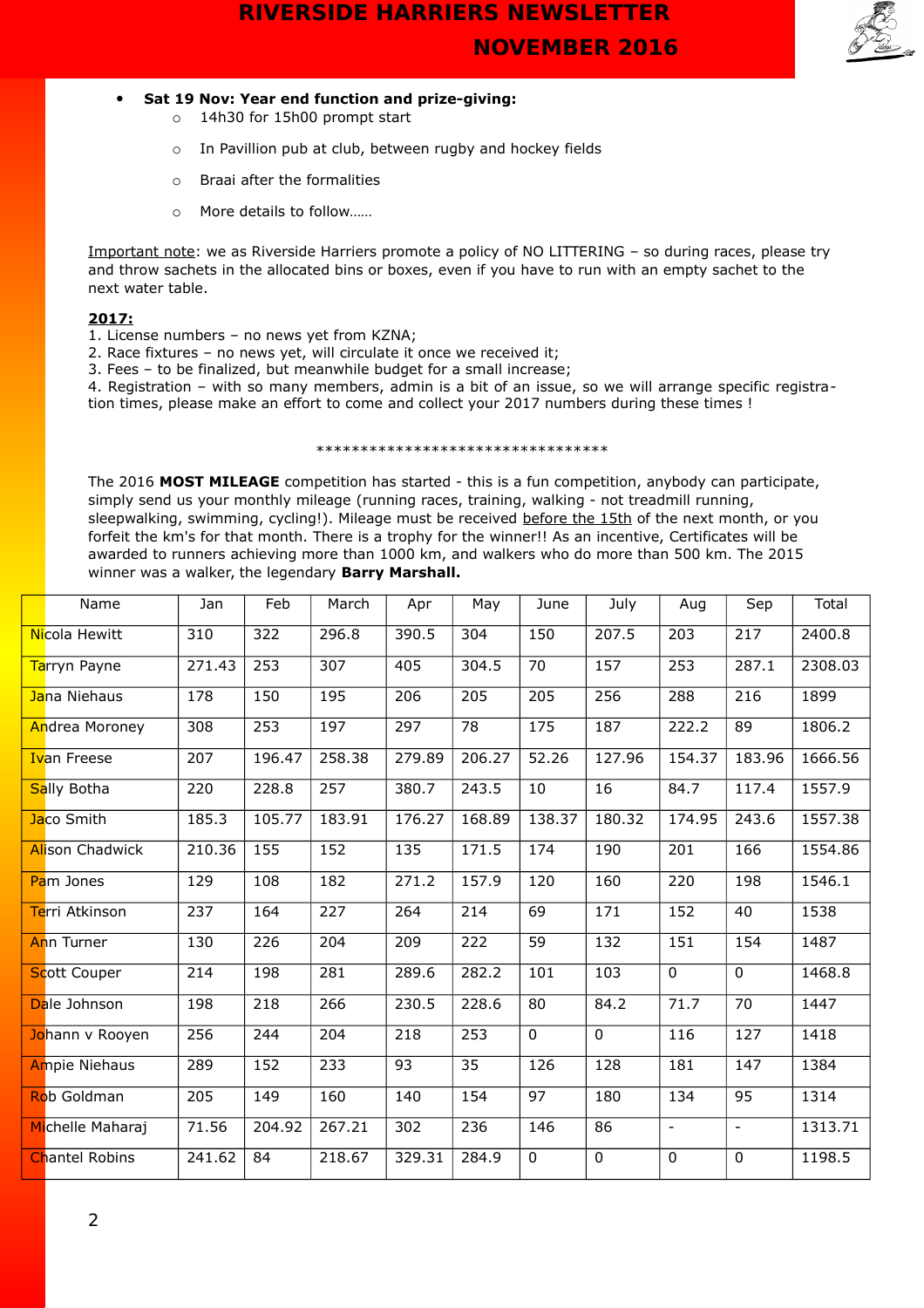

 **NOVEMBER 2016** 

| <b>Andries Nkuna</b>   | 153                      | 130                      | 184.2                    | 193                      | 138                      | 0                        | $\mathbf{0}$             | 166                      | 207.3                    | 1171.5  |
|------------------------|--------------------------|--------------------------|--------------------------|--------------------------|--------------------------|--------------------------|--------------------------|--------------------------|--------------------------|---------|
| Ted Liddiatt           | 139                      | 147.2                    | 153                      | 139.1                    | 131.1                    | 114.5                    | 86                       | 90                       | 112                      | 1111.9  |
| Elsie d Buisson (W)    | 110.7                    | 29.7                     | 152.35                   | 205.4                    | 189                      | 202.7                    | 30                       | 57.1                     | 120.2                    | 1097.15 |
| Lee-Anne Steward       | 103.41                   | 134.36                   | 93                       | 116                      | 176.4                    | 34.42                    | 141.48                   | 155.91                   | 178.18                   | 1098.74 |
| <b>Clare Mangan</b>    | 145                      | 150                      | 30                       | 110                      | 131                      | 126                      | 100                      | 125                      | 76                       | 993     |
| Gale Viljoen           | 112                      | 152                      | 80                       | 79                       | 75                       | 70                       | 118                      | 140                      | 152                      | 977     |
| Emile Streicher        | 173                      | 60                       | 73                       | 54                       | 124                      | 132                      | 121                      | 131                      | 105                      | 973     |
| Margie Liddiatt        | 139                      | 137.2                    | 143                      | 127.1                    | 121.1                    | 106.5                    | 29                       | 60                       | 105                      | 968.5   |
| <b>Sally Goldman</b>   | 138.5                    | 136                      | 133                      | 97                       | 113                      | $\overline{56}$          | 113                      | 83                       | 89.5                     | 958.5   |
| Tamlyn Reid            | 178                      | 158                      | 181                      | 208                      | 79.5                     | 60                       | $\overline{\phantom{a}}$ | $\overline{\phantom{a}}$ | $\overline{\phantom{a}}$ | 954.5   |
| Candice Jenkinson      | 143.25                   | 149.23                   | 156.83                   | 113.3                    | 139.7                    | 56                       | 33                       | 111.9                    | 48                       | 951.21  |
| Rob Scholtz            | 124                      | 98                       | 111                      | 104                      | 82                       | 107                      | 114                      | 64                       | 87                       | 891     |
| Leslie Ogle (W)        | 81                       | 51                       | 230                      | 123                      | 78                       | 61                       | 69                       | 84                       | 103                      | 880     |
| Margaret Marshall      | 106                      | 85                       | 80                       | 156                      | 65                       | 65                       | 20                       | 148                      | 135                      | 860     |
| Chris Doorasamy        | 96                       | 96                       | 62.5                     | 73                       | 140.1                    | 66.9                     | 95                       | 87.5                     | 116.5                    | 833.5   |
| <b>Bruce Anderson</b>  | 133                      | 160                      | 107                      | 198                      | 188                      | $\overline{0}$           | $\overline{0}$           | $\mathbf{0}$             | $\Omega$                 | 786     |
| Barry Marshall (W)     | 35                       | 60                       | 65                       | 125                      | 70                       | 95                       | 15                       | 93                       | 82                       | 641     |
| Debbie Marshall        | 198                      | 106                      | 95                       | 12                       | 22                       | 20                       | 60                       | 63                       | 53                       | 629     |
| Dave Nicholls (W)      | $\overline{\phantom{a}}$ | L,                       | $\overline{\phantom{a}}$ | $\overline{\phantom{0}}$ | 159                      | 103                      | 104                      | 99                       | 139                      | 604     |
| Juanita Sutton (W)     | $\blacksquare$           | 100                      | 52.6                     | 95.7                     | 88.6                     | 50.35                    | 43.6                     | 69.8                     | 57.98                    | 558.63  |
| Rosslyn Doorasamy      | 14                       | 58                       | 40.5                     | 71                       | 101.5                    | 39                       | 47                       | 50.5                     | 24                       | 496     |
| <b>Angela Parry</b>    | $\overline{\phantom{a}}$ | 131                      | 123                      | 119                      | 64                       | $\mathbf 0$              | $\overline{0}$           | $\mathbf 0$              | $\mathbf 0$              | 437     |
| Grant Horner           | 228                      | 45.5                     | 56                       | 97.5                     | $\mathbf 0$              | $\mathbf 0$              | $\mathbf 0$              | $\mathbf 0$              | $\mathbf 0$              | 427     |
| <b>Bobby Horsfield</b> | 135                      | 108                      | 67                       | 101                      | $\overline{\phantom{a}}$ | $\overline{\phantom{a}}$ | $\overline{\phantom{a}}$ | $\overline{\phantom{a}}$ | $\overline{\phantom{0}}$ | 411     |
| Janis Nicholls (W)     | $\blacksquare$           | $\overline{\phantom{a}}$ | $\Box$                   | $\overline{\phantom{a}}$ | 71                       | 81                       | $\overline{54}$          | $\overline{72}$          | 65                       | 343     |
| Helen Marshall         | 93.79                    | $\overline{\phantom{a}}$ | $\blacksquare$           | $\overline{\phantom{0}}$ | $\overline{\phantom{a}}$ | $\overline{\phantom{a}}$ | $\overline{\phantom{a}}$ | $\Box$                   | $\overline{\phantom{0}}$ | 93.79   |

### 1. **The 2016 10x10 Challenge**

To encourage members to **participate** in 10 km races, we have introduced a 10 km competition in 2010: THE 10 X 10 KM CHALLENGE - participate in these 10 nominated 10 km events, earn 2 points for participating, earn 1 point for every time you improve your previous best time, then we will have the 10 km King at the end of the competition. Everybody welcome to participate. The 2015 winner was **Glynnis Scallan. Please send us your times, in case we do not get race results**.

- 1. 24 Jan : Kearsney
- 2. 6 March :Stella
- 3. 20 March : Gaterite / Verulam
- 4.. 17 April : Tongaat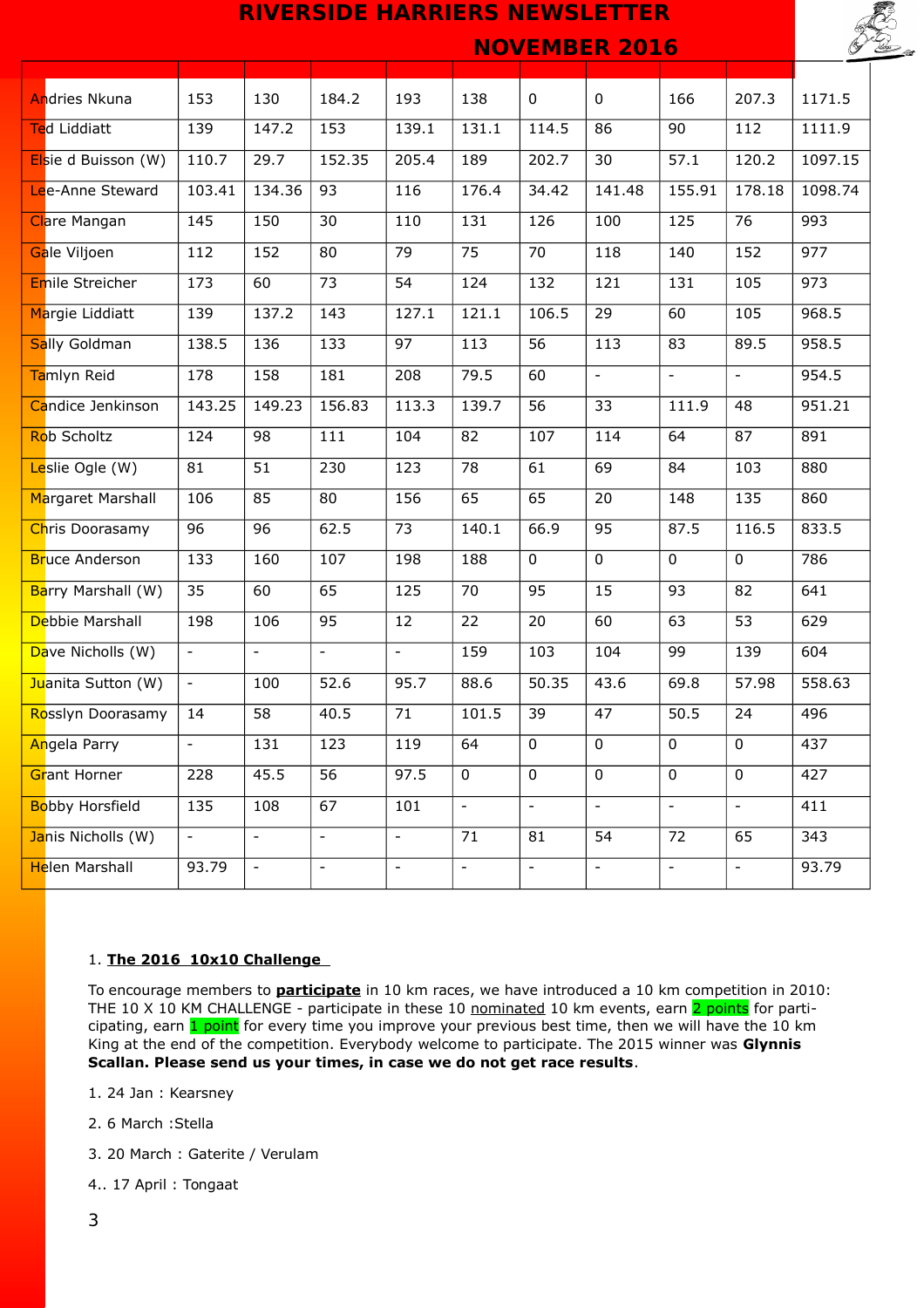

5. 8 May :Durban City - **CANCELLED – REPLACED BY RACE ON 2 OCTOBER**

6. 15 May : Starling Plumbers / Mt Edgecombe

7. 10 July : Forest 10 km

8. 21 Aug : Durban Runner

9. 11 Sept : SAPS

10. 2 Oct: Newlands 10 km – **NEW!**

11. 29 October : Our own club Halloween run - get points for taking part, no times recorded

It is looking very crowded at the top!

| <b>N</b> ame            | Kears                    | Stella                   | Gate                     | Tong                     | <b>MEV</b>               | For                      | Dbn                      | <b>SAPS</b>                 | New                      | Ow | Tot            |
|-------------------------|--------------------------|--------------------------|--------------------------|--------------------------|--------------------------|--------------------------|--------------------------|-----------------------------|--------------------------|----|----------------|
| <b>Brett Ward</b>       | 74:45                    | 66:00                    | 64:08                    | 63:14                    | 60:58                    | 62:18                    | 62:38                    | 59:13                       | 57:47                    |    | 24             |
| Patrick Rostenne        | 73:53                    | 65:54                    | 66:25                    | 64:00                    | 61:11                    | 64:02                    | 67:44                    | 66:00                       | 62:26                    |    | 21             |
| Ted Liddiatt            | 71:51                    | 75:15                    | 65:40                    | 62:36                    | 62:35                    | 61:50                    |                          | 66:07                       | ??                       |    | 20             |
| Rose Whittington        | 100:05                   | 96:22                    | 92:45                    | 91:37                    | 89:06                    | 86:36                    | 87:26                    | $\overline{\phantom{a}}$    | $\overline{\phantom{a}}$ |    | 19             |
| Gale Viljoen            | 90:46                    | 75:15                    | 75:47                    | 85:36                    | $\overline{\phantom{a}}$ | 75:18                    | 77:47                    | 73:44                       | 72:15                    |    | 19             |
| Emile Streicher         | 74:45                    | 66:00                    | $\overline{\phantom{a}}$ | 63:14                    | 60:58                    | $\blacksquare$           | 62:38                    | 59:13                       | 57:48                    |    | 19             |
| Fiona Calitz            |                          | 82:30                    | 78:46                    | 75:56                    | 72:30                    | 72:52                    | 75:14                    | 72:28                       |                          |    | 18             |
| Liesl Quinn             | 77:47                    | 72:58                    | 72:16                    | 69:12                    | 67:28                    | 66:08                    | $\overline{\phantom{a}}$ | $\overline{\phantom{a}}$    | $\overline{\phantom{a}}$ |    | 17             |
| Tracy Blakeway          | 100:04                   | 96:22                    | 97:22                    | 92:57                    | 93:43                    | 89:55                    | $\overline{\phantom{a}}$ | $\overline{\phantom{a}}$    | 96:23                    |    | 17             |
| Juanita Sutton          | $\blacksquare$           | 88:56                    | 90:39                    | 87:57                    | 84:36                    | $\equiv$                 | 87:26                    | 81:00                       | 82:07                    |    | 17             |
| Margie Liddiatt         | 77:35                    | 80:03                    | 74:01                    | 70:38                    | 71:26                    | $\blacksquare$           | $\blacksquare$           | 71:50                       | 72:49                    |    | 16             |
| Janis Nicholls          | $ \,$                    | 97:19                    | 98:52                    | 94:16                    | 91:08                    | 90:02                    | $\overline{\phantom{a}}$ | 90:20                       | $\overline{\phantom{a}}$ |    | 15             |
| Monique Ward            | 56:39                    | 50:08                    | 49:47                    | 48:38                    | 47:53                    | $\blacksquare$           | $\overline{\phantom{a}}$ | $\overline{\phantom{a}}$    | $\overline{\phantom{a}}$ |    | 14             |
| Llewellyn Anderson      | 77:49                    | 72:57                    | $\overline{\phantom{a}}$ | 69:12                    | 67:28                    | 66:10                    | $\blacksquare$           | $\mathcal{L}^{\mathcal{A}}$ | $\blacksquare$           |    | 14             |
| Di Ching                | 89:06                    | 82:49                    | 82:03                    | 81:03                    | 81:30                    | $\equiv$                 |                          |                             |                          |    | 13             |
| Helen Marshall          | 82:01                    | 75:16                    | 75:11                    | $\overline{\phantom{a}}$ | $\overline{\phantom{a}}$ | 68:17                    | $\overline{\phantom{a}}$ | $\overline{\phantom{a}}$    | $\overline{\phantom{a}}$ |    | 11             |
| Dave Nicholls           | 93:46                    | 97:19                    | $\overline{\phantom{a}}$ | $\blacksquare$           | $\overline{\phantom{a}}$ | 90:05                    | 88:48                    | $\overline{\phantom{a}}$    | $\overline{\phantom{a}}$ |    | 10             |
| <b>Eric Prange</b>      | $\overline{\phantom{a}}$ | 47:03                    | 47:42                    | $\overline{\phantom{a}}$ | $\blacksquare$           | 51:45                    | 54:59                    | 48:57                       | $\overline{\phantom{a}}$ |    | 10             |
| Clare Mangan            | $\blacksquare$           | $\overline{a}$           | $\blacksquare$           | 60:20                    | 59:27                    | $\overline{a}$           | 62:20                    | $\overline{\phantom{0}}$    | 62:06                    |    | $\overline{9}$ |
| Michelle Maharaj        | 68:45                    | $\overline{\phantom{a}}$ | $\overline{\phantom{a}}$ | $\overline{\phantom{a}}$ | $\overline{\phantom{a}}$ | $\blacksquare$           | $\overline{\phantom{a}}$ | 66:32                       | 61:36                    |    | 8              |
| <b>Tracey Wittstock</b> | $\overline{\phantom{a}}$ | $\overline{\phantom{a}}$ | 79:14                    | $\overline{\phantom{a}}$ | 75:20                    | $\overline{\phantom{a}}$ | 73:31                    | $\overline{\phantom{a}}$    | $\overline{\phantom{a}}$ |    | 8              |
| Kim Robinson            | 74:30                    | 68:06                    | $\overline{\phantom{a}}$ | $\overline{\phantom{a}}$ | $\overline{\phantom{a}}$ | 62:10                    | $\overline{\phantom{a}}$ | $\overline{\phantom{a}}$    | $\overline{\phantom{a}}$ |    | $\overline{8}$ |
| Sarah McVicar           | 86:57                    | 85:57                    | $\overline{\phantom{a}}$ |                          |                          | 80:24                    |                          |                             |                          |    | 8              |
| <b>Lindsey Rogerson</b> | $\overline{\phantom{a}}$ | 50:55                    | $\overline{\phantom{a}}$ | 50:00                    | 46:30                    | 45:49                    | $\overline{\phantom{a}}$ | $\overline{\phantom{0}}$    | $\overline{\phantom{a}}$ |    | 8              |
| Zandile Dlamini         | $\overline{\phantom{a}}$ | 85:57                    | 77:24                    |                          | 80:00                    | $\overline{\phantom{a}}$ | $\overline{\phantom{a}}$ | $\overline{\phantom{a}}$    | $\overline{\phantom{a}}$ |    | 7 <sup>1</sup> |
| Leslie Ogle             | 97:35                    | 90:25                    | $\overline{\phantom{a}}$ | $\overline{\phantom{a}}$ | $\overline{\phantom{a}}$ | $\overline{\phantom{a}}$ | $\overline{\phantom{a}}$ | $\overline{\phantom{a}}$    | $\overline{\phantom{a}}$ |    | 5 <sup>7</sup> |
| Elsie du Buisson        |                          | 88:13                    | 83:28                    |                          |                          |                          |                          |                             |                          |    | 5              |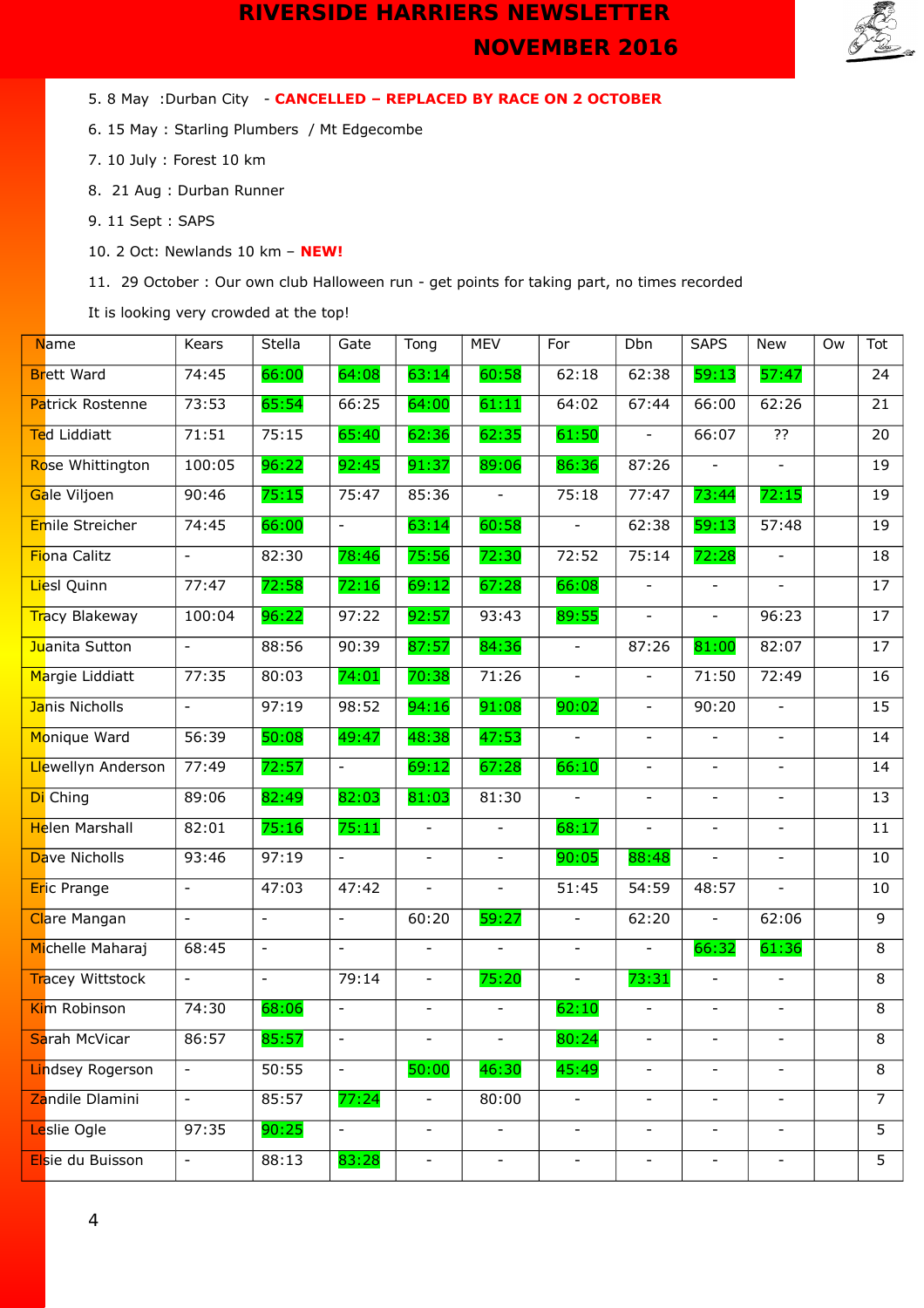|                          |                          | <b>RIVERSIDE HARRIERS NEWSLETTER</b> |                          |                          |                          |                          |                          |                          |                          |                |
|--------------------------|--------------------------|--------------------------------------|--------------------------|--------------------------|--------------------------|--------------------------|--------------------------|--------------------------|--------------------------|----------------|
|                          |                          |                                      |                          |                          |                          | <b>NOVEMBER 2016</b>     |                          |                          |                          |                |
|                          |                          |                                      |                          |                          |                          |                          |                          |                          |                          |                |
| Candice Jenkinson        | 75:02                    | 67:20                                | $\overline{\phantom{a}}$ |                          |                          |                          |                          |                          |                          | 5              |
| <b>Rob Scholtz</b>       | 61:15                    | 52:34                                | $\blacksquare$           |                          |                          | $\overline{\phantom{0}}$ |                          | $\overline{\phantom{a}}$ |                          | 5              |
| <b>Tracey Chalker</b>    | 66:55                    | 60:14                                | $\overline{\phantom{a}}$ | $\blacksquare$           | $\blacksquare$           | $\overline{\phantom{a}}$ | $\blacksquare$           | $\overline{\phantom{a}}$ | $\overline{\phantom{a}}$ | 5              |
| <b>Renier Pretorius</b>  | 67:49                    | 67:19                                | $\overline{\phantom{a}}$ | $\overline{\phantom{a}}$ | $\blacksquare$           | $\overline{\phantom{a}}$ | $\overline{\phantom{a}}$ | $\overline{\phantom{a}}$ | $\blacksquare$           | 5              |
| <b>Si</b> mon Chalker    | 66:53                    | 60:14                                | $\equiv$                 | $\overline{\phantom{a}}$ | $\blacksquare$           | $\overline{\phantom{a}}$ | $\blacksquare$           | $\blacksquare$           | $\blacksquare$           | $\overline{5}$ |
| Jaco v Schalkwyk         | 65:23                    | 62:46                                | $\blacksquare$           | $\blacksquare$           | $\blacksquare$           | $\overline{a}$           | $\overline{\phantom{a}}$ | $\blacksquare$           |                          | 5              |
| Lea Hollinshead          | $\blacksquare$           | 78:15                                | $\overline{\phantom{a}}$ | $\overline{\phantom{a}}$ | 69:47                    | $\overline{\phantom{a}}$ | $\overline{\phantom{a}}$ | $\blacksquare$           | $\overline{\phantom{a}}$ | $\overline{5}$ |
| Robyn Mcmenemey          | $\blacksquare$           | 108:11                               | $\overline{\phantom{a}}$ | $\overline{\phantom{a}}$ | $\overline{\phantom{a}}$ | 107:34                   | $\overline{\phantom{a}}$ | $\overline{\phantom{a}}$ | $\blacksquare$           | $\overline{5}$ |
| <b>Keswyn Mackintosh</b> | $\blacksquare$           | $\blacksquare$                       | $\equiv$                 | $\overline{\phantom{a}}$ | $\blacksquare$           | $\blacksquare$           | 72:49                    | $\blacksquare$           | 63:33                    | $\overline{5}$ |
| Michelle Lardant         | $\overline{\phantom{a}}$ | $\overline{\phantom{a}}$             | $\blacksquare$           | $\overline{\phantom{a}}$ | $\overline{\phantom{a}}$ | 68:56                    | $\blacksquare$           | $\overline{\phantom{a}}$ | 62:37                    | $\overline{5}$ |
| Gloria Bowles            | $\overline{\phantom{a}}$ | $\overline{\phantom{a}}$             | $\overline{\phantom{a}}$ | $\overline{\phantom{a}}$ | $\overline{\phantom{a}}$ | $\overline{\phantom{a}}$ | $\overline{\phantom{a}}$ | 69:58                    | 66:40                    | $\overline{5}$ |
| Bronwyn Kirk             | $\overline{\phantom{a}}$ | $\overline{\phantom{a}}$             | $\overline{\phantom{a}}$ | $\overline{\phantom{a}}$ | $\overline{\phantom{a}}$ | $\overline{\phantom{a}}$ | $\overline{\phantom{a}}$ | 81:00                    | 76:27                    | 5              |
| Debbie Marshall          | $\omega$                 | $\overline{\phantom{a}}$             | $\equiv$                 | $\overline{\phantom{a}}$ | $\overline{\phantom{a}}$ | 67:03                    | $\overline{\phantom{a}}$ | 75:27                    | $\overline{\phantom{a}}$ | 4              |
| Chris Doorasamy          |                          | 86:27                                | 87:00                    |                          |                          |                          | $\overline{\phantom{a}}$ | $\overline{\phantom{a}}$ |                          | $\overline{4}$ |
| Angela Lardant           | $\equiv$                 | $\blacksquare$                       | $\Box$                   | $\overline{\phantom{a}}$ | $\overline{\phantom{a}}$ | 83:57                    | $\overline{\phantom{a}}$ | $\overline{\phantom{a}}$ | 85:15                    | 4              |
| <b>Neil Gibb</b>         | 66:51                    | $\overline{\phantom{a}}$             | $\overline{\phantom{a}}$ | $\overline{\phantom{a}}$ | $\overline{\phantom{a}}$ | $\overline{\phantom{a}}$ | $\overline{\phantom{a}}$ | $\overline{\phantom{a}}$ | $\overline{\phantom{a}}$ | $\overline{2}$ |
| Sandy Jenkins            | 75:01                    | $\equiv$                             | $\Box$                   | $\overline{\phantom{a}}$ | $\overline{\phantom{a}}$ | $\overline{\phantom{a}}$ | $\overline{\phantom{a}}$ | $\overline{\phantom{a}}$ | $\overline{\phantom{a}}$ | $\overline{2}$ |
| Maxine Stobart           | 66:52                    | $\mathcal{L}$                        | $\blacksquare$           | $\overline{\phantom{a}}$ | $\overline{\phantom{a}}$ | $\overline{\phantom{a}}$ | $\blacksquare$           | $\overline{\phantom{a}}$ | $\overline{\phantom{a}}$ | $\overline{2}$ |
| Janine Fokkens           | 82:03                    | $\blacksquare$                       | $\overline{\phantom{a}}$ | $\overline{\phantom{a}}$ | $\overline{\phantom{a}}$ | $\overline{\phantom{a}}$ | $\overline{\phantom{a}}$ | $\overline{\phantom{a}}$ | $\overline{\phantom{a}}$ | $\overline{2}$ |
| Melanie Wagner           | 71:00                    | $\sim$                               | $\overline{\phantom{a}}$ | $\overline{\phantom{a}}$ | $\overline{\phantom{a}}$ | $\overline{\phantom{a}}$ | $\overline{\phantom{a}}$ | $\overline{\phantom{a}}$ | $\overline{\phantom{a}}$ | $\overline{2}$ |
| Nigel Sherriff           | 71:00                    | $\qquad \qquad \blacksquare$         | $\overline{\phantom{a}}$ | $\overline{\phantom{a}}$ | $\qquad \qquad -$        |                          | $\overline{\phantom{a}}$ | $\overline{\phantom{a}}$ | $\overline{\phantom{a}}$ | $\overline{2}$ |
| Eileen Durand            | 78:31                    | $\equiv$                             | $\equiv$                 | $\overline{\phantom{a}}$ | $\overline{\phantom{a}}$ | $\overline{\phantom{0}}$ | $\blacksquare$           | $\blacksquare$           | $\overline{\phantom{a}}$ | $2^{\circ}$    |
| Antone van Rooyen        | 78:35                    | $\blacksquare$                       | $\overline{\phantom{a}}$ | $\overline{\phantom{a}}$ | $\overline{\phantom{a}}$ | $\overline{\phantom{a}}$ | $\overline{\phantom{a}}$ | $\overline{\phantom{a}}$ | $\overline{\phantom{a}}$ | $\overline{2}$ |
| Jane Brett               | 98:17                    |                                      | $\overline{\phantom{a}}$ | $\overline{\phantom{a}}$ | $\overline{\phantom{a}}$ | $\overline{\phantom{a}}$ | $\overline{\phantom{a}}$ | $\overline{\phantom{a}}$ | $\overline{\phantom{a}}$ | $\overline{2}$ |
| Greg Labuschagne         | $\overline{\phantom{a}}$ | 59:37                                | $\overline{\phantom{a}}$ | $\overline{\phantom{a}}$ | $\overline{\phantom{a}}$ | $\overline{\phantom{a}}$ | $\overline{\phantom{a}}$ | $\overline{\phantom{a}}$ | $\overline{\phantom{a}}$ | $\overline{2}$ |
| Tamlyn Reid              | $\equiv$                 | 59:12                                | $\overline{\phantom{a}}$ | $\overline{\phantom{a}}$ | $\blacksquare$           | $\overline{\phantom{a}}$ | $\overline{\phantom{a}}$ | $\overline{\phantom{a}}$ | $\overline{\phantom{a}}$ | $\overline{2}$ |
| <b>Wessel Cronje</b>     | $\overline{\phantom{a}}$ | 56:14                                | $\overline{\phantom{a}}$ | $\overline{\phantom{a}}$ | $\overline{\phantom{a}}$ | $\overline{\phantom{0}}$ |                          | $\overline{\phantom{a}}$ | $\overline{\phantom{a}}$ | $2^{\circ}$    |
| Taryn Mundell            | $\blacksquare$           | 59:41                                | $\overline{\phantom{a}}$ | $\overline{\phantom{a}}$ | $\overline{\phantom{a}}$ | $\overline{\phantom{a}}$ | $\blacksquare$           | $\overline{\phantom{a}}$ | $\overline{\phantom{a}}$ | $\overline{2}$ |
| Amylyn Kyle              | $\overline{\phantom{a}}$ | 50:09                                | $\overline{\phantom{a}}$ | $\overline{\phantom{a}}$ | $\overline{\phantom{a}}$ | $\overline{\phantom{a}}$ | $\overline{\phantom{a}}$ | $\overline{\phantom{a}}$ | $\overline{\phantom{a}}$ | $\overline{2}$ |
| Mandy Skye               | $\blacksquare$           | 62:16                                | $\Box$                   | $\overline{\phantom{a}}$ | $\overline{\phantom{a}}$ | $\overline{\phantom{a}}$ | $\equiv$                 | $\overline{\phantom{0}}$ | $\overline{\phantom{a}}$ | $\overline{2}$ |
| <b>Alison Chadwick</b>   | $\overline{\phantom{a}}$ | 64:58                                | $\overline{\phantom{a}}$ | $\overline{\phantom{a}}$ | $\overline{\phantom{a}}$ | $\overline{\phantom{0}}$ | $\overline{\phantom{a}}$ | $\overline{\phantom{a}}$ | $\overline{\phantom{a}}$ | $2^{\circ}$    |
| Jaco Pretorius           | $\overline{\phantom{a}}$ | 67:20                                | $\overline{\phantom{a}}$ | $\overline{\phantom{a}}$ | $\overline{\phantom{a}}$ | $\overline{\phantom{a}}$ | $\overline{\phantom{a}}$ | $\overline{\phantom{0}}$ | $\overline{\phantom{a}}$ | $\overline{2}$ |
| Tezz Olds                | $\overline{\phantom{a}}$ | 78:14                                | $\overline{\phantom{a}}$ | $\overline{\phantom{a}}$ | $\overline{\phantom{a}}$ | $\overline{\phantom{a}}$ | $\overline{\phantom{a}}$ | $\overline{\phantom{0}}$ | $\overline{\phantom{a}}$ | $\overline{2}$ |
| <b>Heidi Sclanders</b>   | $\overline{\phantom{a}}$ | 82:45                                | $\blacksquare$           | $\overline{\phantom{a}}$ | $\blacksquare$           | $\overline{\phantom{a}}$ | $\overline{\phantom{a}}$ | $\overline{\phantom{0}}$ | $\blacksquare$           | $\overline{2}$ |
| Geraldine Cronje         | $\overline{\phantom{a}}$ | $\blacksquare$                       | 60:16                    | $\overline{\phantom{a}}$ | $\overline{\phantom{a}}$ | $\overline{\phantom{a}}$ | $\overline{\phantom{a}}$ | $\overline{\phantom{a}}$ | $\overline{\phantom{a}}$ | $2^{\circ}$    |
| Taryn Brown              | $\pm$                    | $\blacksquare$                       | 67:51                    | $\overline{\phantom{a}}$ | $\overline{\phantom{a}}$ | $\overline{\phantom{a}}$ | $\overline{\phantom{a}}$ | $\overline{\phantom{a}}$ | $\overline{\phantom{a}}$ | $2^{\circ}$    |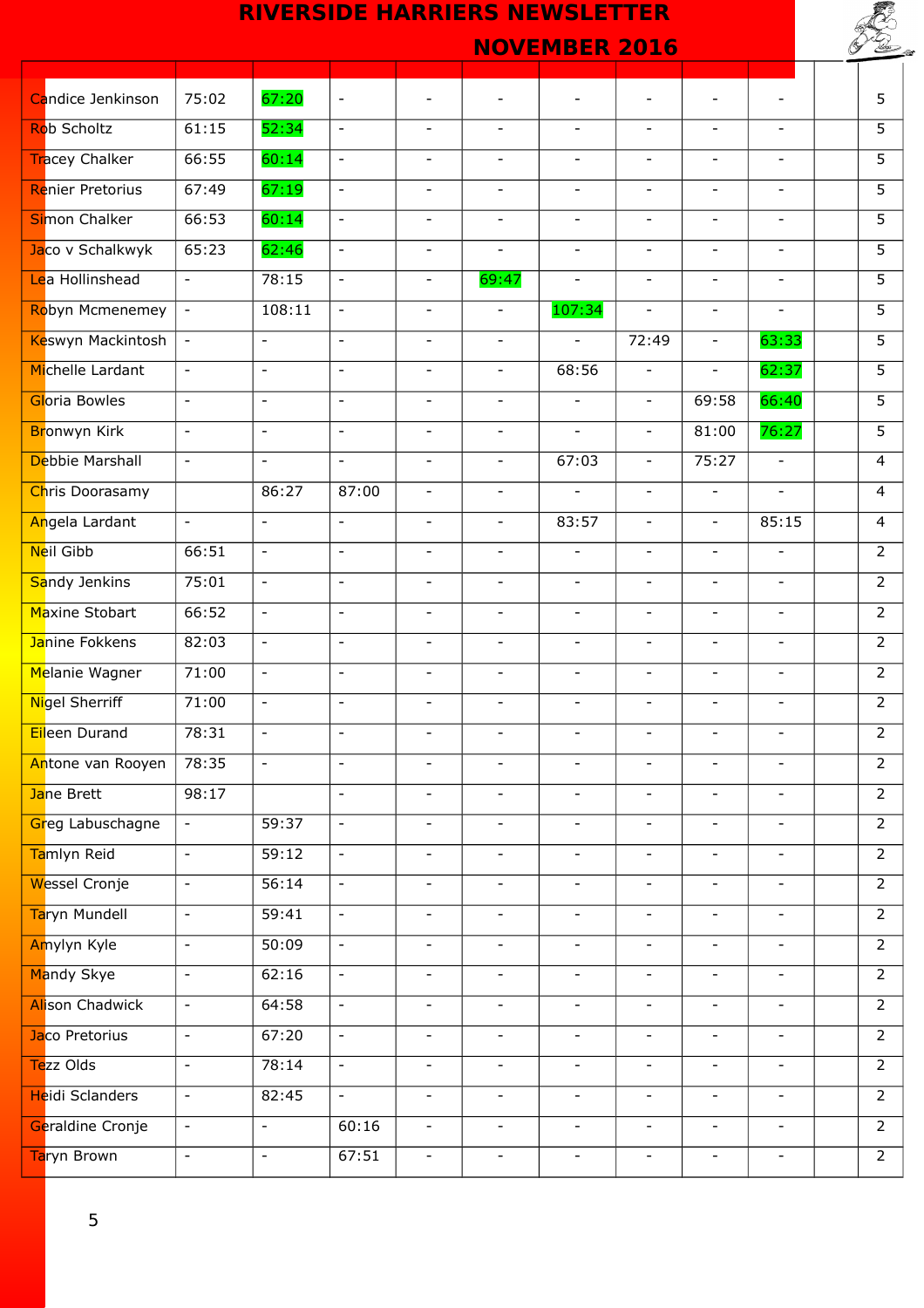| <b>RIVERSIDE HARRIERS NEWSLETTER</b> |                          |                          |                          |                          |                          |                          |                          |                          |                          |  |                |
|--------------------------------------|--------------------------|--------------------------|--------------------------|--------------------------|--------------------------|--------------------------|--------------------------|--------------------------|--------------------------|--|----------------|
|                                      |                          |                          |                          |                          |                          | <b>NOVEMBER 2016</b>     |                          |                          |                          |  |                |
|                                      |                          |                          |                          |                          |                          |                          |                          |                          |                          |  |                |
| <b>Barbara Florence</b>              | $\overline{\phantom{a}}$ | $\overline{\phantom{a}}$ | $\overline{\phantom{a}}$ |                          | 59:17                    |                          |                          |                          |                          |  | $\overline{2}$ |
| Terri Atkinson                       | $\sim$                   | $\overline{\phantom{a}}$ | $\overline{\phantom{a}}$ | $\overline{\phantom{a}}$ | $\blacksquare$           | 49:12                    | $\overline{\phantom{a}}$ | ۰                        |                          |  | $\overline{2}$ |
| Tarryn Payne                         | $\blacksquare$           | $\blacksquare$           | $\blacksquare$           | $\overline{\phantom{a}}$ | $\blacksquare$           | 53:31                    | $\overline{\phantom{a}}$ | $\overline{\phantom{a}}$ |                          |  | $\overline{2}$ |
| <b>Di</b> Cilliers                   | $\equiv$                 | $\blacksquare$           | $\blacksquare$           | $\blacksquare$           | $\blacksquare$           | 62:05                    | $\blacksquare$           | $\equiv$                 |                          |  | $\overline{2}$ |
| <b>Brent Payne</b>                   | $\blacksquare$           | $\overline{\phantom{a}}$ | $\overline{\phantom{a}}$ | $\overline{\phantom{a}}$ | $\overline{\phantom{a}}$ | 80:34                    | $\overline{\phantom{a}}$ | $\overline{\phantom{a}}$ |                          |  | $\overline{2}$ |
| Angie Potgieter                      | $\blacksquare$           | $\blacksquare$           | $\blacksquare$           | $\overline{\phantom{a}}$ | $\overline{\phantom{a}}$ | $\blacksquare$           | $\blacksquare$           | $\blacksquare$           | 55:47                    |  | $\overline{2}$ |
| <b>Leanne Fenwick</b>                | $\blacksquare$           | $\overline{\phantom{a}}$ | $\blacksquare$           | $\blacksquare$           | $\blacksquare$           | $\blacksquare$           | 78:38                    | $\blacksquare$           |                          |  | $\overline{2}$ |
| Leanne Douglas                       | $\blacksquare$           | $\blacksquare$           | $\blacksquare$           | $\blacksquare$           | $\overline{\phantom{a}}$ | $\blacksquare$           | 84:15                    | $\overline{\phantom{a}}$ | $\overline{\phantom{a}}$ |  | $\overline{2}$ |
| <b>Clare Ramsay</b>                  | $\blacksquare$           | $\overline{\phantom{a}}$ | $\blacksquare$           | $-$                      | $\blacksquare$           | $\overline{\phantom{a}}$ | $\overline{\phantom{a}}$ | 51:37                    | $\overline{\phantom{a}}$ |  | $\overline{2}$ |
| Simone Liebenberg                    | $\blacksquare$           | $\blacksquare$           | $\blacksquare$           | $\blacksquare$           | $\blacksquare$           | $\overline{a}$           | $\overline{\phantom{a}}$ | 59:13                    | $\blacksquare$           |  | $\overline{2}$ |
| Jacqui Bowles                        | $\omega$                 | $\blacksquare$           | $\sim$                   | $\blacksquare$           | $\blacksquare$           | $\blacksquare$           | $\overline{\phantom{a}}$ | 59:30                    | $\overline{\phantom{a}}$ |  | $\overline{2}$ |
| <b>Ivan Freese</b>                   | $\blacksquare$           | $\overline{\phantom{a}}$ | $\overline{\phantom{a}}$ | $\overline{\phantom{a}}$ | $\overline{\phantom{a}}$ | $\overline{\phantom{a}}$ | $\overline{\phantom{a}}$ | 69:58                    | $\overline{\phantom{a}}$ |  | $\overline{2}$ |
| Caron Hean                           | $\overline{\phantom{a}}$ | $\overline{\phantom{a}}$ | $\blacksquare$           | $\overline{\phantom{a}}$ | $\overline{\phantom{a}}$ | $\overline{\phantom{a}}$ | $\overline{\phantom{a}}$ | 70:28                    | $\overline{\phantom{a}}$ |  | $\overline{2}$ |
| <b>Ellie Gillies</b>                 | $\sim$                   | $\overline{\phantom{a}}$ | $\blacksquare$           | $\blacksquare$           | $\blacksquare$           | $\overline{\phantom{a}}$ | $\overline{\phantom{a}}$ | 72:28                    | $\overline{a}$           |  | $\overline{2}$ |
| Debra Symington                      | $\overline{\phantom{a}}$ | $\overline{\phantom{a}}$ | $\blacksquare$           | $\overline{\phantom{a}}$ | $\blacksquare$           | $\overline{\phantom{a}}$ | $\overline{\phantom{a}}$ | $\overline{\phantom{a}}$ | 58:55                    |  | $\overline{2}$ |
| Neela Naidoo                         | $\blacksquare$           | $\overline{\phantom{a}}$ | $\overline{\phantom{a}}$ | $\overline{\phantom{a}}$ | $\overline{\phantom{a}}$ | $\overline{\phantom{a}}$ | $\overline{\phantom{a}}$ | $\overline{\phantom{a}}$ | 86:10                    |  | $\overline{2}$ |

Here are the 2016 Time Trial best time trial times to date, as on **Wednesday 19 October.** For reference, we have included everybody's 2015 best times. Where the 2016 time is an improvement, we have highlighted in **green.** Great to see so many **greens** already!

|                | nave nighlighted in <mark>green.</mark> Great to see so many <mark>greens</mark> aiready! |       |                          |                |                       |       |                          |  |  |
|----------------|-------------------------------------------------------------------------------------------|-------|--------------------------|----------------|-----------------------|-------|--------------------------|--|--|
| Pos            | Name $-5.1$ km                                                                            | Time  | 2015                     | Pos            | Name - 8 km           | Time  | 2015                     |  |  |
| 1              | Jaco Smith                                                                                | 20:18 | 22:20                    | 1.             | Geoff Speirs          | 32:55 | $\overline{\phantom{a}}$ |  |  |
| $\overline{2}$ | Geoff Speirs                                                                              | 20:21 |                          | $\overline{2}$ | Wessel Cronje         | 33:05 | 40:27                    |  |  |
| 3              | Wessel Cronje                                                                             | 20:48 | 23:45                    | 3              | Scott Couper          | 33:46 | 34:41                    |  |  |
| $\overline{4}$ | Andries Nkuna                                                                             | 21:21 | 22:42                    | $\overline{4}$ | Jaco Smith            | 34:39 | 37:14                    |  |  |
| $\overline{5}$ | Greg Labushagne                                                                           | 21:22 | 23:20                    | 5              | Andries Nkuna         | 34:49 |                          |  |  |
| 6              | Eric Prange                                                                               | 21:56 | 23:52                    | 6              | Greg Labuschagne      | 34:58 | $\overline{\phantom{a}}$ |  |  |
| $\overline{7}$ | James Boyes                                                                               | 21:59 | $\blacksquare$           | $\overline{7}$ | Eric Prange           | 35:28 | 38:12                    |  |  |
| 8              | <b>Bruce Anderson</b>                                                                     | 22:23 | 22:53                    | 8              | Dave Elliot           | 37:04 | $\overline{\phantom{a}}$ |  |  |
| 9              | Nigel Sheriff                                                                             | 22:35 | 24:05                    | 9              | Dale Johnson          | 37:08 | 38:57                    |  |  |
| 10             | Jana Niehaus                                                                              | 22:55 | 22:47                    | 10             | Nic Tingle            | 37:29 |                          |  |  |
| 11             | Dumisani Shoyise                                                                          | 23:00 | 22:37                    | 11             | Ryan Morgan           | 37:45 | 37:55                    |  |  |
| 12             | Robyn Pitot                                                                               | 23:06 | 23:03                    | 12             | <b>Bruce Anderson</b> | 38:05 | $\blacksquare$           |  |  |
| 13             | Nicolus Tingle                                                                            | 23:32 | $\overline{\phantom{a}}$ | 13             | Craig Speirs          | 38:27 | 38:18                    |  |  |
| 14             | Rob Goldman                                                                               | 23:37 | 24:05                    | 14             | Rob Goldman           | 38:46 | 40:58                    |  |  |
| 15             | Monique Ward                                                                              | 23:38 | 25:26                    | 15             | Larry Wood            | 38:51 | 38:58                    |  |  |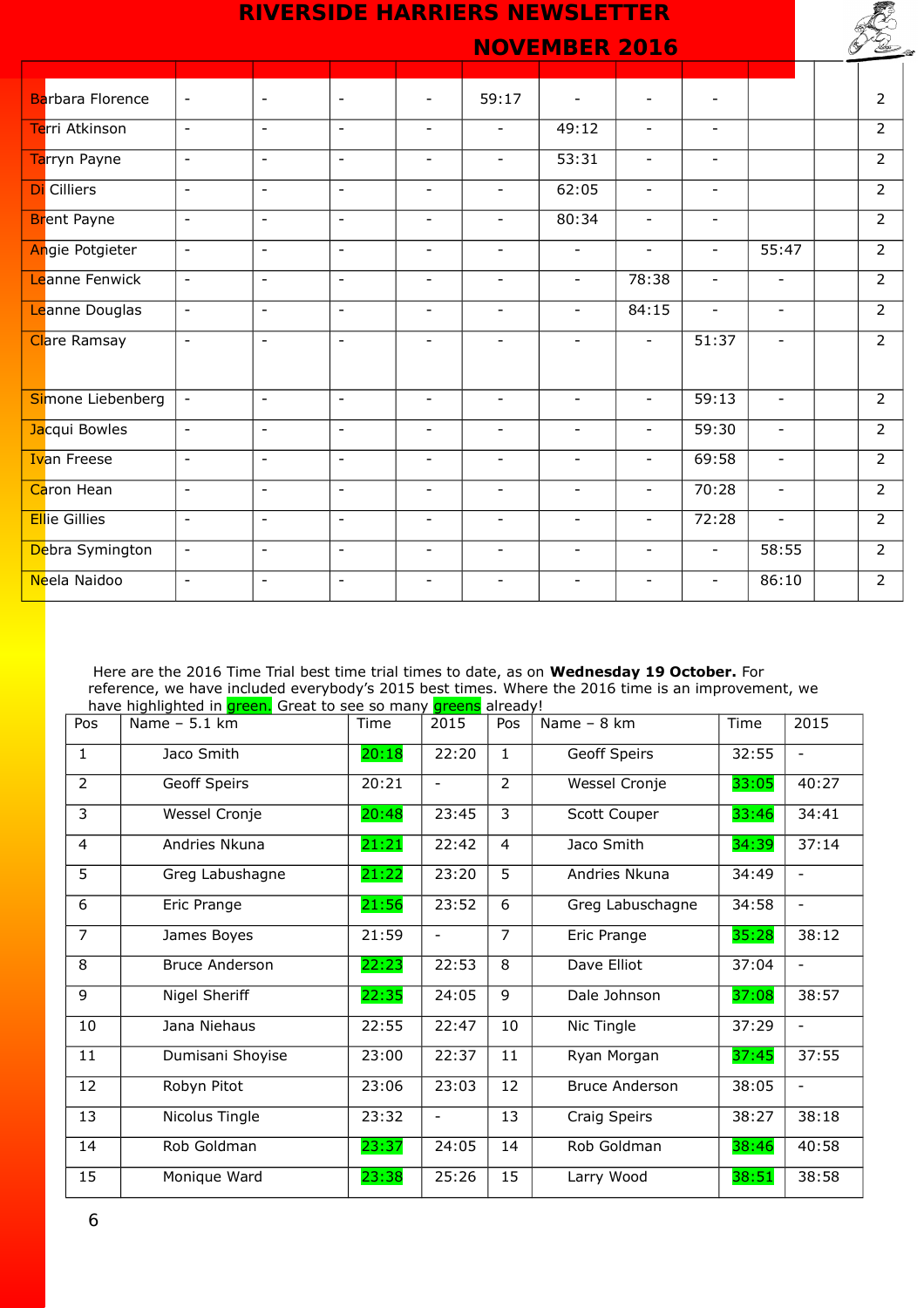

| Pos            | Name $-5.1$ km     | Time  | 2015                     | Pos | Name - 8 km       | Time  | 2015                     |
|----------------|--------------------|-------|--------------------------|-----|-------------------|-------|--------------------------|
| 16             | Nicola Hewitt      | 23:41 | 21:17                    | 16  | Monique Ward      | 38:52 | $\equiv$                 |
| 17             | Ryan Morgan        | 23:44 | 24:26                    | 17  | Dumisani Shoyise  | 39:42 | 36:15                    |
| 18             | Jaco van Schalkwyk | 23:49 | 22:44                    | 18  | Terri Atkinson    | 39:51 | 38:08                    |
| 19             | Craig Speirs       | 23:54 | 22:53                    | 19  | Ampie Niehaus     | 40:18 | 39:40                    |
| 20             | <b>Brad Rochat</b> | 24:09 | 24:49                    | 20  | Njabula Dlamini   | 40:19 | $\blacksquare$           |
| 21             | Terri Atkinson     | 24:26 | 23:09                    | 21  | Sally Botha       | 40:42 | 40:30                    |
| 22             | Emile Streicher    | 24:28 | 27:40                    | 22  | Jana Niehaus      | 40:54 | 35:27                    |
| 23             | Larry Wood         | 24:31 | 25:05                    | 23  | Alvinesh Sookoo   | 41:05 | 44:08                    |
| 24             | Rob Scholtz        | 24:35 | 24:57                    | 24  | Rojean Hanekom    | 41:14 | $\equiv$                 |
| 25             | Taryn Payne        | 24:36 | $\blacksquare$           | 25  | Tarryn Payne      | 43:09 | $\overline{\phantom{a}}$ |
| 26             | Neil Gibb          | 24:38 | 23:09                    | 26  | Nicola Hewitt     | 43:45 | 34:46                    |
| 27             | Alvinesh Sookoo    | 24:39 | 24:33                    | 27  | Chantel Robins    | 43:45 | 45:35                    |
| 28             | Desree Viviers     | 24:55 | $\omega$                 | 28  | Tamlyn Reid       | 43:51 | 44:42                    |
| 29             | Dale Johnson       | 24:59 | 25:08                    | 29  | Neil Gibb         | 43:56 | 43:20                    |
| 30             | Lindsey Rogerson   | 25:18 | 24:44                    | 30  | Vicki Freemantle  | 44:18 | 44:14                    |
| 31             | Maxine Stobart     | 25:37 | 26:48                    | 31  | Vinnie Papenfus   | 44:23 | $\overline{\phantom{a}}$ |
| 32             | Njabulo Dlamini    | 25:39 | 25:58                    | 32  | Mandy Skye        | 45:04 | $\overline{\phantom{a}}$ |
| 33             | Zoe Papadakis      | 25:40 | $\blacksquare$           | 33  | Robyn Pitot       | 45:32 | 37:11                    |
| 34             | Simon Hoff         | 25:46 | $\overline{\phantom{a}}$ | 34  | Clare Ramsay      | 47:02 | $\overline{\phantom{0}}$ |
| 35             | Ampie Niehaus      | 25:47 | 24:30                    | 35  | Taron Ridsdale    | 47:23 | 46:48                    |
| 36             | Chantel Robins     | 25:53 | 27:50                    | 36  | Simone Liebenberg | 47:50 |                          |
| 37             | Rojean Hanekom     | 25:58 |                          | 37  | Clare Mangan      | 48:40 | 45:07                    |
| 38             | Mike Lock          | 26:25 | 28:00                    | 38  | Debbie Marshall   | 49:07 | 48:54                    |
| 39             | Angie Potgieter    | 26:26 | $\overline{\phantom{a}}$ | 39  | Sandy Jenkins     | 52:37 | 48:29                    |
| 40             | Clare Ramsay       | 26:58 | $\overline{\phantom{a}}$ | 40  | Brett Ward        | 52:50 | $\overline{\phantom{a}}$ |
| 41             | Mike Fell          | 27:00 | $\overline{\phantom{a}}$ | 41  | Eileen Durand     | 55:11 |                          |
| 42             | Taron Ridsdale     | 27:01 | 26:54                    | 42  | Gloria Bowles     | 58:49 | $\overline{\phantom{a}}$ |
| 43             | Sally Botha        | 27:03 | 23:05                    | 43  | Gale Viljoen      | 63:41 | 59:05                    |
| 44             | Izanne Jacobs      | 27:11 | $\blacksquare$           | 44  | Lynn Wallis       | 69:56 | 63:00                    |
| 45             | Scott Couper       | 27:19 | 24:29                    |     |                   |       |                          |
| 46             | Taryn Mundell      | 27:20 | 26:20                    |     |                   |       |                          |
| 47             | Vicki Freemantle   | 27:32 | 27:05                    |     |                   |       |                          |
| 48             | Lawrence Avis      | 27:37 | 28:27                    |     |                   |       |                          |
| 49             | Phillipa Charnaud  | 27:39 | $\equiv$                 |     |                   |       |                          |
| 50             | <b>Brett Ward</b>  | 27:41 | 33:04                    |     |                   |       |                          |
| 51             | Lesley Slade       | 27:50 | $\blacksquare$           |     |                   |       |                          |
| $\overline{7}$ |                    |       |                          |     |                   |       |                          |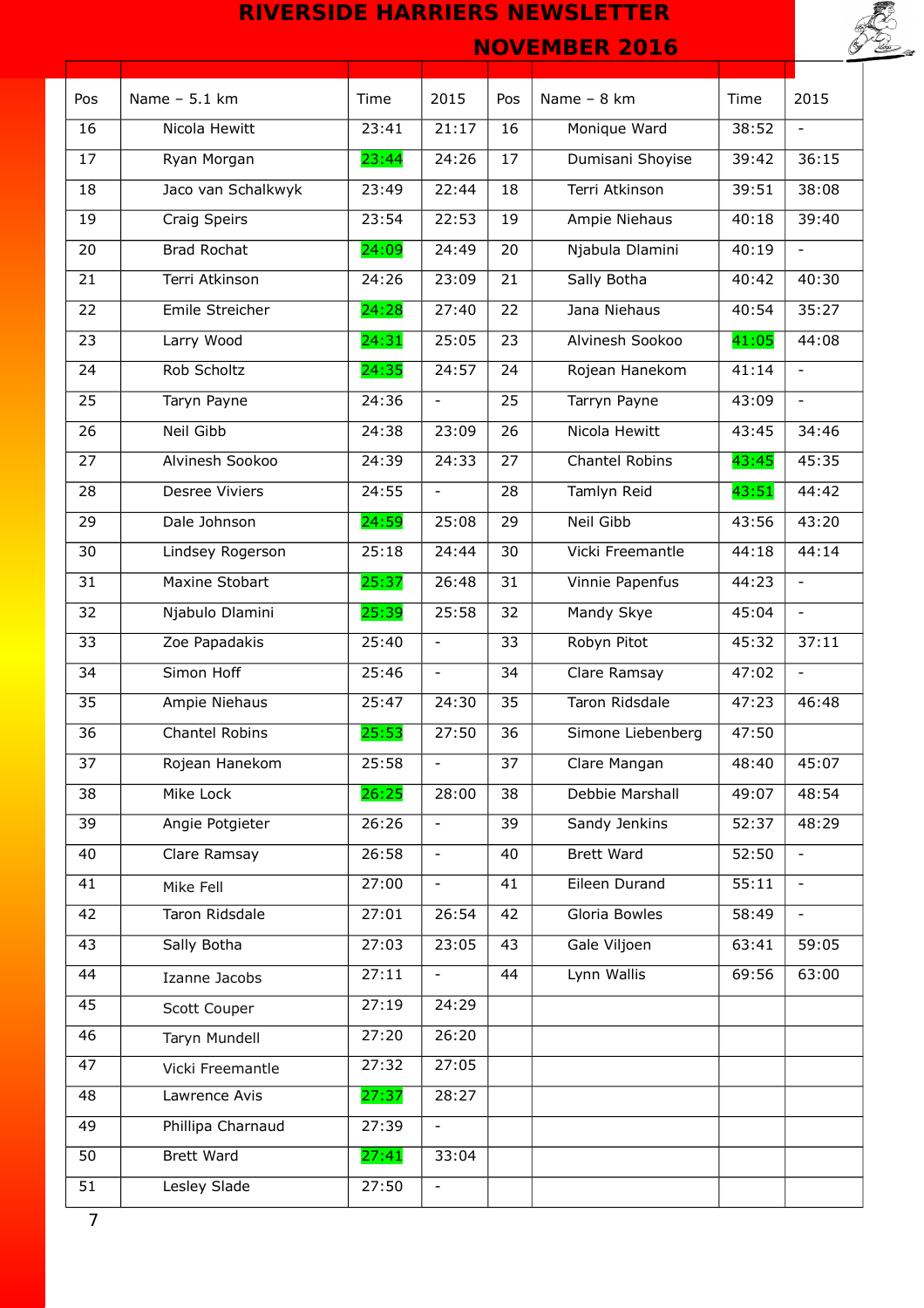



| Pos             | Name - 5.1 km          | Time  | 2015                     | Pos | Name - 8 km | Time | 2015 |
|-----------------|------------------------|-------|--------------------------|-----|-------------|------|------|
| 52              | Mandy Skye             | 27:55 | $\blacksquare$           |     |             |      |      |
| $\overline{53}$ | <b>Andrew Perkins</b>  | 28:04 | 28:21                    |     |             |      |      |
| 54              | Taryn Brown            | 28:17 | 24:53                    |     |             |      |      |
| 55              | <b>Baron Combrinck</b> | 28:24 | 28:23                    |     |             |      |      |
| 56              | Krystel Terblanche     | 28:28 | 27:01                    |     |             |      |      |
| $\overline{57}$ | Greg Beckwith          | 28:36 | $\overline{\phantom{a}}$ |     |             |      |      |
| $\overline{58}$ | Asanda Sigodi          | 28:41 | $\blacksquare$           |     |             |      |      |
| 59              | Sithe Mgubane          | 28:41 | $\blacksquare$           |     |             |      |      |
| 60              | Michelle Maharaj       | 28:45 | 28:21                    |     |             |      |      |
| 61              | Angela Parry           | 28:48 | $\equiv$                 |     |             |      |      |
| 62              | Candice Jenkinson      | 28:50 | 30:22                    |     |             |      |      |
| 63              | Melanie Wagner         | 28:53 | $\blacksquare$           |     |             |      |      |
| 64              | Geraldine Cronje       | 28:54 | 26:14                    |     |             |      |      |
| 65              | Inga Good              | 28:55 | $\overline{\phantom{a}}$ |     |             |      |      |
| 66              | Simone Liebenberg      | 29:07 | $\blacksquare$           |     |             |      |      |
| 67              | Tamlyn Reid            | 29:08 | 27:05                    |     |             |      |      |
| 68              | Kim Robinson           | 29:14 | $\overline{\phantom{a}}$ |     |             |      |      |
| 69              | Kris Breytenbach       | 29:18 | $\overline{\phantom{a}}$ |     |             |      |      |
| 70              | Izanne Jacobs          | 29:22 | $\blacksquare$           |     |             |      |      |
| 71              | Clare Mangan           | 29:30 | 29:52                    |     |             |      |      |
| 72              | Elizabeth Perkins      | 29:32 | 27:33                    |     |             |      |      |
| 73              | Vinnie Papenfus        | 29:43 |                          |     |             |      |      |
| 74              | Alison Chadwick        | 29:43 | 31:38                    |     |             |      |      |
| 75              | Debra Symington        | 29:55 | 30:18                    |     |             |      |      |
| 76              | Claudia Belcher        | 29:58 | $\overline{\phantom{a}}$ |     |             |      |      |
| 77              | Carolyn Goltman        | 30:00 | 29:58                    |     |             |      |      |
| 78              | <b>Bronwyn Kirk</b>    | 30:00 | 39:00                    |     |             |      |      |
| 79              | Lee-Anne Lock          | 30:04 | 28:00                    |     |             |      |      |
| 80              | Shan McClelland        | 30:12 | 28:34                    |     |             |      |      |
| 81              | Debbie Marshall        | 30:32 | 28:41                    |     |             |      |      |
| 82              | Jacqui Bowles          | 30:50 | $\equiv$                 |     |             |      |      |
| 83              | Jaco Pretorius         | 31:00 | 31:22                    |     |             |      |      |
| 84              | Patrick Rostenne       | 31:10 | 32:29                    |     |             |      |      |
| 85              | Sandy Jenkins          | 31:12 | 29:25                    |     |             |      |      |
| 86              | Di Cilliers            | 31:44 | $\equiv$                 |     |             |      |      |
| 87              | <b>Helen Marshall</b>  | 31:58 | 32:28                    |     |             |      |      |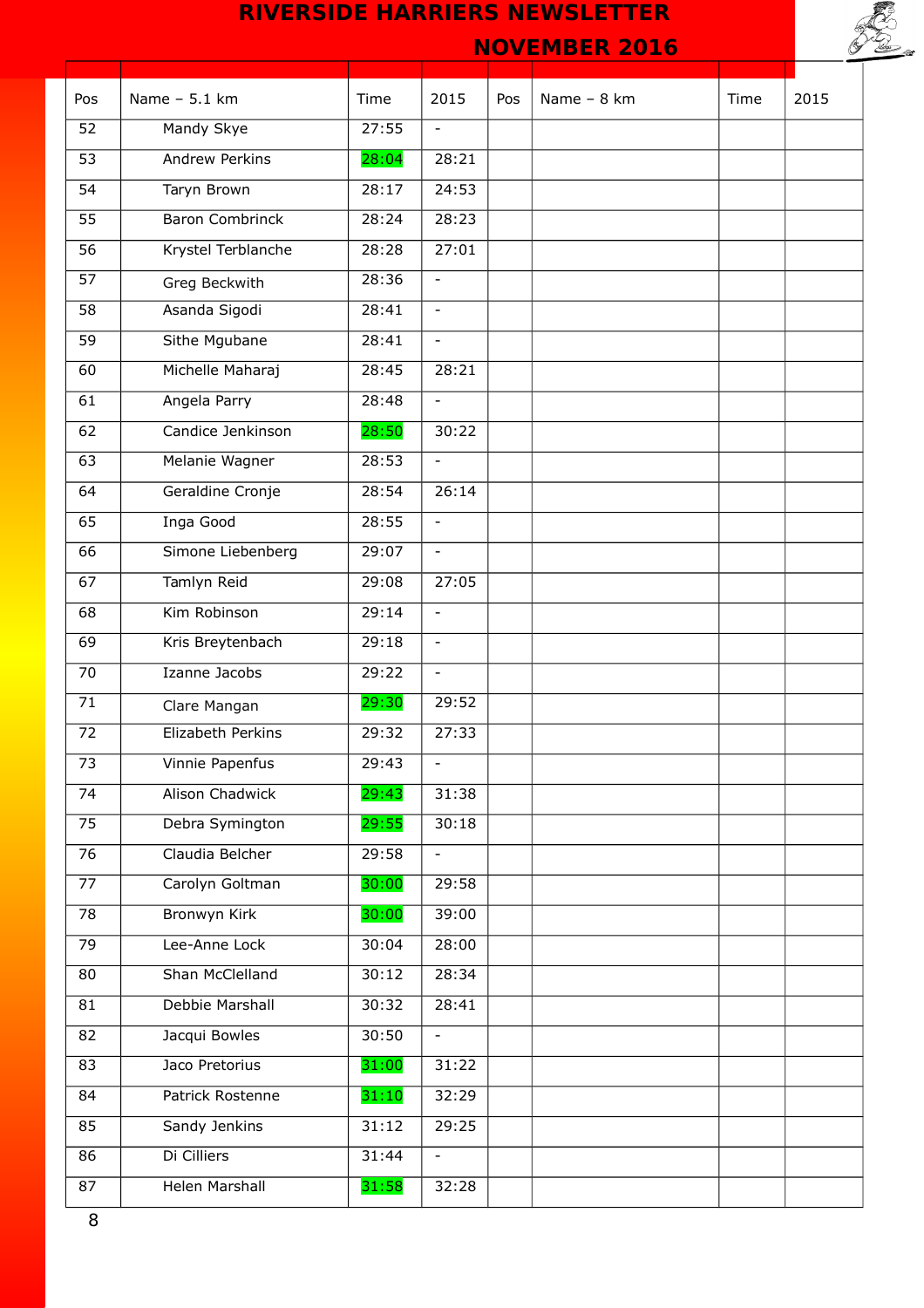

| Pos             | Name $-5.1$ km       | Time  | 2015                     | Pos | Name - 8 km | Time | 2015 |
|-----------------|----------------------|-------|--------------------------|-----|-------------|------|------|
| 88              | Noreen Everton       | 32:12 | 33:00                    |     |             |      |      |
| 89              | Michelle Lardant     | 32:13 | $\overline{\phantom{a}}$ |     |             |      |      |
| 90              | Keswyn Mackintosh    | 32:14 | $\overline{\phantom{a}}$ |     |             |      |      |
| 91              | Eileen Durand        | 33:01 | 33:51                    |     |             |      |      |
| 92              | Tracy Wittstock      | 33:09 | 36:28                    |     |             |      |      |
| $\overline{93}$ | Gloria Bowles        | 33:41 | $\overline{\phantom{a}}$ |     |             |      |      |
| 94              | Tezz Olds            | 33:45 | $\mathbb{L}^2$           |     |             |      |      |
| 95              | Sally Goldman (W)    | 33:53 | 37:59                    |     |             |      |      |
| 96              | Lea Hollinshead      | 33:56 | $\equiv$                 |     |             |      |      |
| 97              | Keith Calitz         | 34:00 | $\blacksquare$           |     |             |      |      |
| 98              | Lee Wearne           | 34:30 | $\equiv$                 |     |             |      |      |
| 99              | Gale Viljoen         | 34:47 | 35:01                    |     |             |      |      |
| 100             | Leanne Fenwick       | 34:54 | $\blacksquare$           |     |             |      |      |
| 101             | <b>Brent Payne</b>   | 34:57 | $\overline{\phantom{a}}$ |     |             |      |      |
| 102             | Nikita Pamla         | 35:00 | $\equiv$                 |     |             |      |      |
| 103             | Jackie Cramb         | 35:00 | $\blacksquare$           |     |             |      |      |
| 104             | Zandile Dlamini      | 35:04 | 34:00                    |     |             |      |      |
| 105             | Fiona Calitz (W)     | 35:12 | 39:06                    |     |             |      |      |
| 106             | <b>Ellie Gillies</b> | 35:47 | 36:50                    |     |             |      |      |
| 107             | Leanne Douglas       | 36:00 | 37:35                    |     |             |      |      |
| 108             | Lynne Wallis (W)     | 36:37 | 40:24                    |     |             |      |      |
| 109             | Janine Fokkens       | 36:48 | $\sim$                   |     |             |      |      |
| 110             | Richard Aitken       | 37:20 | $\blacksquare$           |     |             |      |      |
| 111             | Cathy Coates         | 38:00 | 46:00                    |     |             |      |      |
| 112             | Claire Kotze         | 39:06 | 37:28                    |     |             |      |      |
| 113             | <b>Taryn Stubbs</b>  | 39:06 | 38:08                    |     |             |      |      |
| 114             | Angela Lardant       | 39:10 | $\overline{\phantom{a}}$ |     |             |      |      |
| 115             | Louis Botha          | 39:21 | 38:20                    |     |             |      |      |
| 116             | Carol Williams       | 39:40 | $\overline{\phantom{a}}$ |     |             |      |      |
| 117             | Chris Doorasamy      | 39:41 | 39:23                    |     |             |      |      |
| 118             | Rosslyn Doorasamy    | 40:00 | $\overline{\phantom{a}}$ |     |             |      |      |
| 119             | Sarah McVicar        | 40:17 | 39:39                    |     |             |      |      |
| 120             | Margaret Marshall    | 40:49 | $\overline{\phantom{a}}$ |     |             |      |      |
| 121             | Elsie du Buisson (W) | 41:02 | 38:35                    |     |             |      |      |
| 122             | Juanita Sutton (W)   | 42:07 | $\overline{\phantom{a}}$ |     |             |      |      |
| 123             | Di Ching (W)         | 42:10 | 40:25                    |     |             |      |      |
|                 |                      |       |                          |     |             |      |      |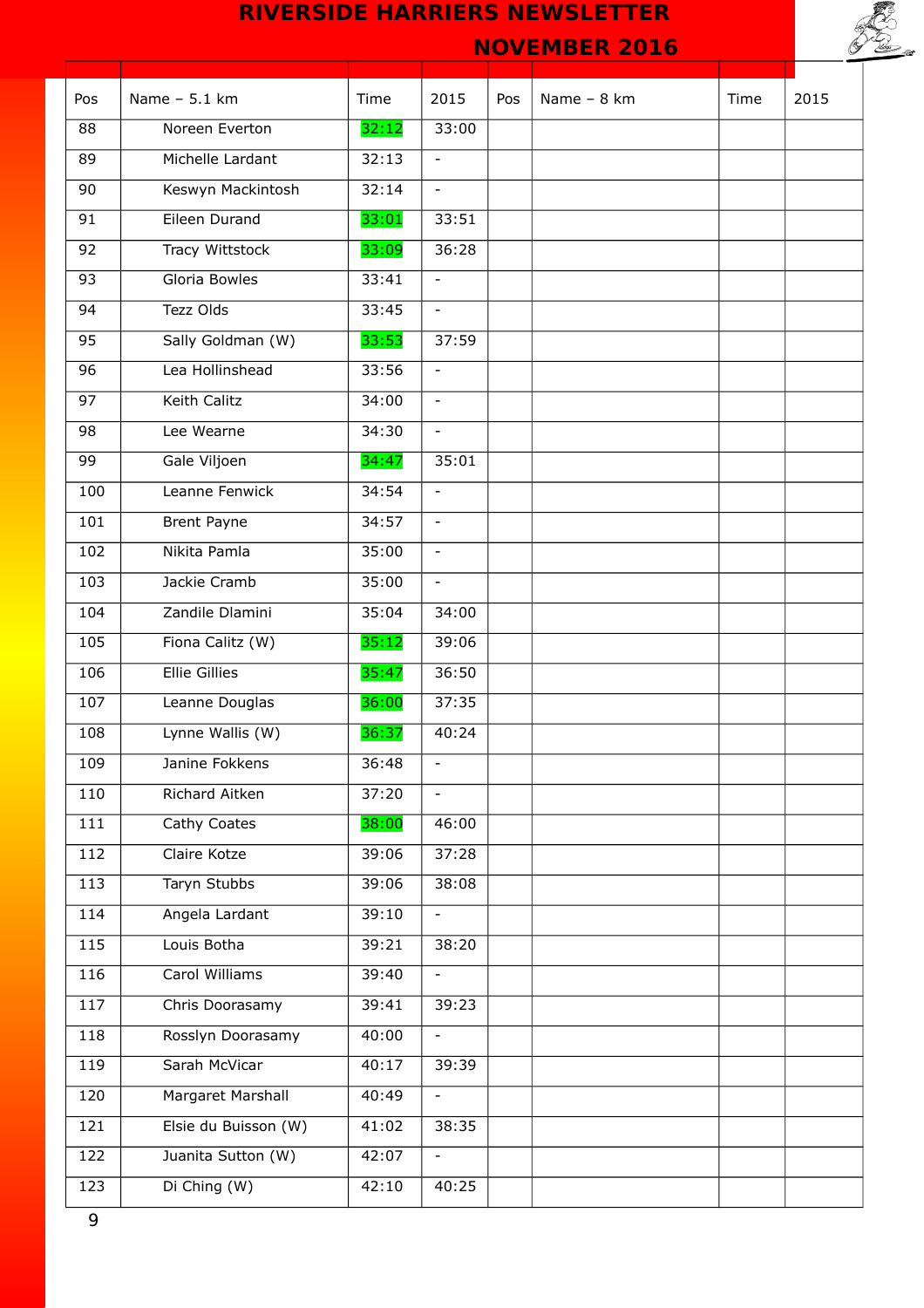

 **NOVEMBER 2016** 

| Pos | Name - 5.1 km          | Time  | 2015                     | Pos | Name $-8$ km | Time | 2015 |
|-----|------------------------|-------|--------------------------|-----|--------------|------|------|
| 124 | Jackie Botha           | 42:10 | $\overline{\phantom{0}}$ |     |              |      |      |
| 125 | Leslie Ogle (W)        | 43:57 | 44:42                    |     |              |      |      |
| 126 | Rose Whittington (W)   | 44:15 | 42:48                    |     |              |      |      |
| 127 | Neela Naidoo (W)       | 44:30 | 44:13                    |     |              |      |      |
| 128 | Lauren Lister          | 45:47 | $\overline{\phantom{0}}$ |     |              |      |      |
| 129 | Tracy Blakeway (W)     | 46:23 | 43:09                    |     |              |      |      |
| 130 | Sumita Ramgareeb (W)   | 46:55 | 47:00                    |     |              |      |      |
| 131 | Ingrid Knott (W)       | 47:24 | 46:00                    |     |              |      |      |
| 132 | Adele Allison (W)      | 48:00 | 41:35                    |     |              |      |      |
| 133 | Felicity Holbrook (W)  | 49:10 | $\overline{\phantom{0}}$ |     |              |      |      |
| 134 | Barbara Rankin (W)     | 50:00 | $\sim$                   |     |              |      |      |
| 135 | Juliette Spence (W)    | 50:00 | 43:20                    |     |              |      |      |
| 136 | Dick Whittington (W)   | 50:00 | 55:00                    |     |              |      |      |
| 137 | Robyn Coote (W)        | 51:00 | 51:00                    |     |              |      |      |
| 138 | Christo v Rensburg (W) | 55:00 | 49:00                    |     |              |      |      |
| 139 | Jenny Johnson (W)      | 55:00 | 50:00                    |     |              |      |      |

(W) – Walker

The 2016 Time Trial Challenge has started - run 20 or more Time trials until prize-giving, and win a tshirt – there is a trophy for the person who runs the most time trials. Status as on **Wednesday 19 October:**

| No.            | Name                     | $5.1 \text{ km}$ | 8 km           | Total |
|----------------|--------------------------|------------------|----------------|-------|
| $\mathbf{1}$   | <b>Craig Speirs</b>      | 26               | 11             | 37    |
| $\overline{2}$ | <b>Alvinesh Sookoo</b>   | 24               | 10             | 34    |
| 3              | <b>Greg Labuschagne</b>  | 19               | 12             | 31    |
| 4              | <b>Emile Streicher</b>   | 31               |                | 31    |
| 5              | <b>Jaco Smith</b>        | 18               | 12             | 30    |
| 6              | <b>Tracy Wittstock</b>   | 27               |                | 27    |
| 7              | <b>Rose Whittington</b>  | 27               |                | 27    |
| 8              | <b>Geoff Speirs</b>      | 17               | 10             | 27    |
| 9              | <b>Candice Jenkinson</b> | 27               |                | 27    |
| 10             | <b>Eileen Anderson</b>   | 23               | $\overline{2}$ | 25    |
| 11             | Jackie Botha             | 24               |                | 24    |
| 12             | Dale Johnson             | 11               | 12             | 23    |
| 13             | <b>Louis Botha</b>       | 23               |                | 23    |
| 14             | <b>Lynn Wallis</b>       | 21               | $\mathbf{1}$   | 22    |
| 15             | <b>Debbie Marshall</b>   | 18               | 4              | 22    |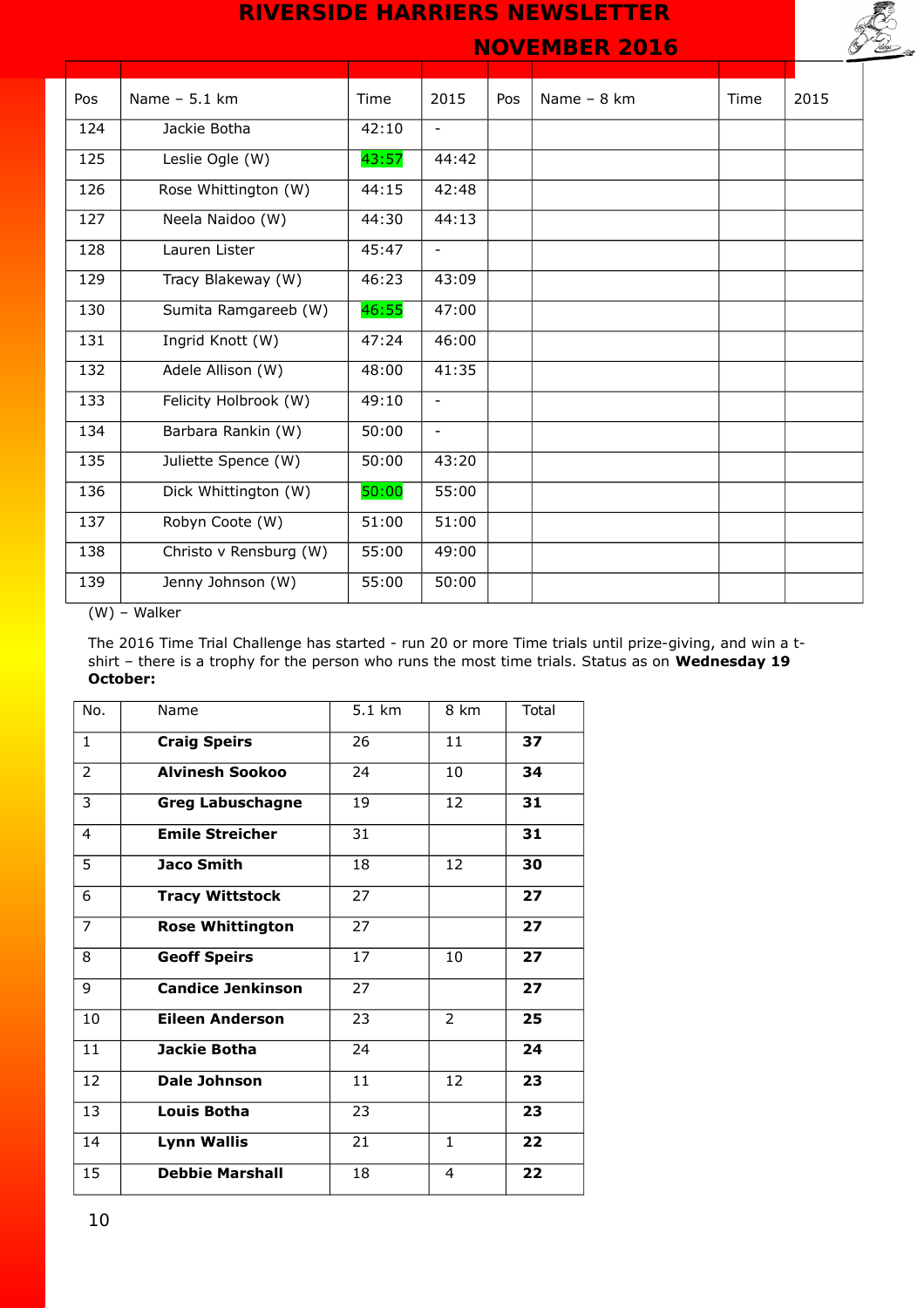

| 16              | <b>Nicolus Tingle</b>  | 12              | 9                       | 21              |
|-----------------|------------------------|-----------------|-------------------------|-----------------|
| 17              | <b>Noreen Everton</b>  | 21              |                         | 21              |
| 18              | Di Ching               | $\overline{21}$ |                         | 21              |
| 19              | <b>Clare Mangan</b>    | 15              | 6                       | 21              |
| 20              | <b>Tezz Olds</b>       | 20              |                         | 20              |
| 21              | <b>Kim Robinson</b>    | 20              |                         | 20              |
| 22              | <b>Tarryn Payne</b>    | 17              | 3                       | 20              |
| 23              | Elsie Du Bussion       | 19              |                         | 19              |
| 24              | Nicola Hewitt          | 17              | 2                       | 19              |
| 25              | Leslie Ogle            | 19              |                         | 19              |
| 26              | Helen Marshall         | 18              |                         | 18              |
| 27              | Gale Viljoen           | 17              | 2                       | 18              |
| 28              | Terri Atkinson         | 15              | 3                       | 18              |
| 29              | Lea Hollinshead        | 17              |                         | 17              |
| 30              | <b>Fiona Calitz</b>    | $\overline{17}$ |                         | 17              |
| $\overline{31}$ | Neela Naidoo           | 17              |                         | 17              |
| 32              | <b>Alison Chadwick</b> | 17              |                         | 17              |
| 33              | Ampie Niehaus          | 12              | 4                       | 16              |
| $\overline{3}4$ | Sally Goldman          | 16              |                         | 16              |
| 35              | <b>Brett Ward</b>      | 15              | $\mathbf{1}$            | 16              |
| 36              | Tamlyn Reid            | 9               | 7                       | 16              |
| 37              | Andries Nkuna          | $\overline{7}$  | 8                       | 15              |
| 38              | <b>Bruce Anderson</b>  | 12              | 3                       | 15              |
| 39              | Eric Prange            | 13              | 2                       | 15              |
| 40              | Vicki Freemantle       | $\overline{9}$  | $\overline{5}$          | 14              |
| 41              | Michelle Maharaj       | 14              |                         | 14              |
| 42              | Rob Goldman            | 11              | 2                       | 13              |
| 43              | Njabulo Dlamini        | 9               | 3                       | 12              |
| 44              | Andrew Perkins         | 12              |                         | 12              |
| 45              | Jana Niehaus           | 10              | $\overline{2}$          | 12              |
| 46              | Scott Couper           | $\overline{2}$  | 10                      | 12              |
| 47              | Taron Ridsdale         | 11              | $\mathbf{1}$            | 12              |
| 48              | Simone Liebenberg      | 9               | $\overline{\mathbf{3}}$ | 12              |
| 49              | Mike Lock              | 12              |                         | 12              |
| 50              | Angie Potgieter        | 12              |                         | 12              |
| 51              | Jaco van Schalkwyk     | 12              |                         | $\overline{1}2$ |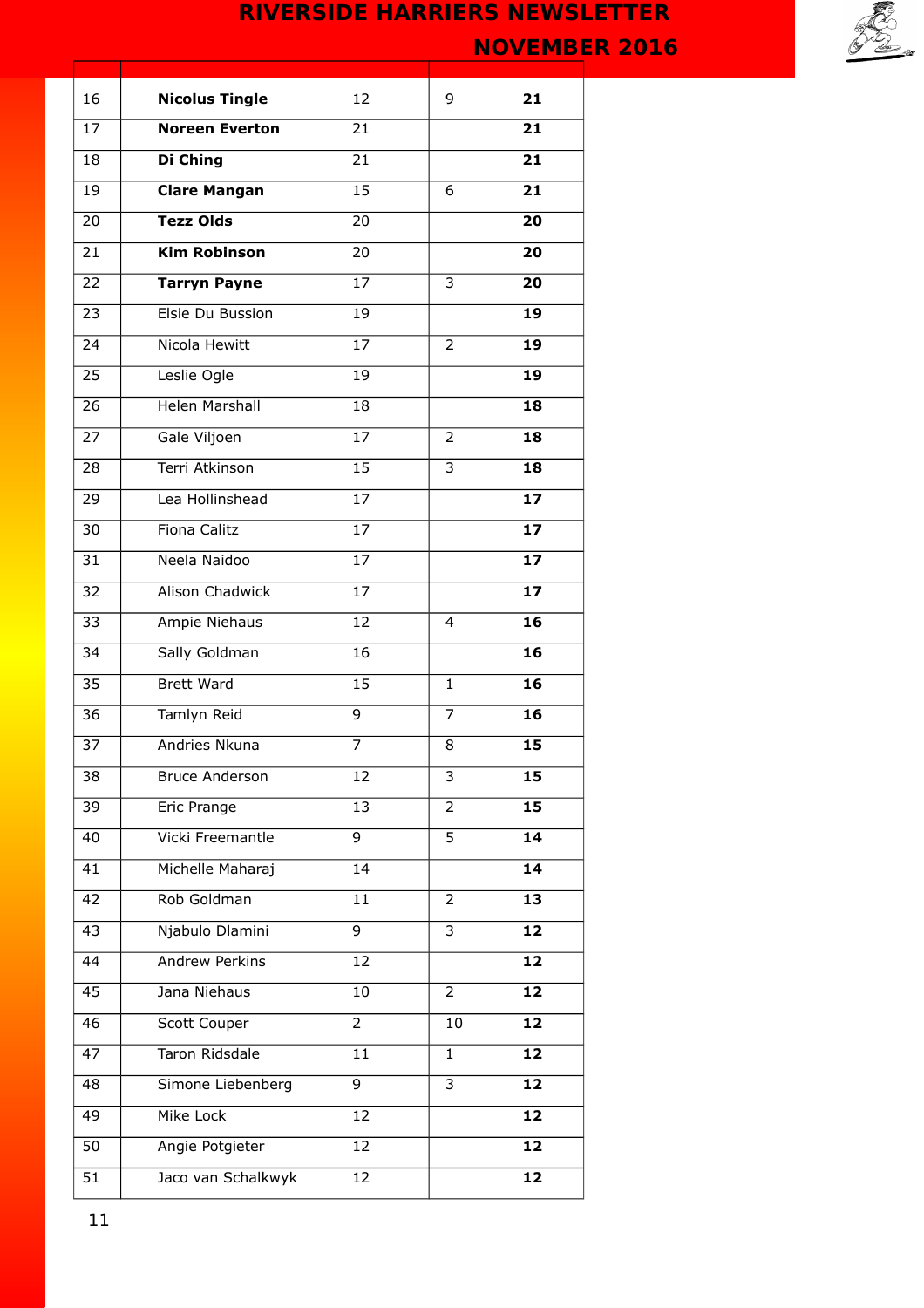

| 52              | <b>Heather Speirs</b>    | 11             |              | 11             |
|-----------------|--------------------------|----------------|--------------|----------------|
| 53              | Juliette Spence          | 11             |              | 11             |
| 54              | <b>Brent Payne</b>       | 10             |              | 10             |
| 55              | Krystel Terblanche       | 10             |              | 10             |
| 56              | Ryan Morgan              | $\mathbf{1}$   | 9            | 10             |
| 57              | Chantel Robins           | $\overline{7}$ | 3            | 10             |
| 58              | Rob Scholtz              | 10             |              | 10             |
| 59              | Sally Botha              | $\overline{7}$ | 3            | 10             |
| 60              | Dumisani Shoyise         | 3              | 7            | 10             |
| 61              | Cathy Coates             | 9              |              | 9              |
| 62              | Sumita Ramgareeb         | 9              |              | 9              |
| 63              | Gloria Bowles            | 8              | $\mathbf{1}$ | 9              |
| 64              | Elizabeth Perkins        | 8              |              | 8              |
| 65              | Chris Doorasamy          | 8              |              | 8              |
| $\overline{66}$ | Robyn Pitot              | $\overline{7}$ | $\mathbf{1}$ | 8              |
| 67              | Larry Wood               | $\overline{4}$ | 4            | 8              |
| 68              | <b>Ingrid Knott</b>      | 8              |              | 8              |
| 69              | <b>Felicity Holbrook</b> | 8              |              | 8              |
| 70              | Keshwyn Mackintosh       | $\overline{7}$ |              | 7              |
| 71              | Keith Calitz             | $\overline{7}$ |              | 7              |
| 72              | Mandy Skye               | $\overline{5}$ | 2            | 7              |
| 73              | Taryn Stubbs             | $\overline{7}$ |              | 7              |
| 74              | Claire Kotze             | $\overline{7}$ |              | 7              |
| 75              | Asanda Sigodi            | 7              |              | 7              |
| 76              | Debrah Symington         | 6              |              | 6              |
| 77              | Simon Hoffe              | 6              |              | 6              |
| 78              | Bronwyn Kirk             | 6              |              | 6              |
| 79              | Kris Breytenbach         | 6              |              | 6              |
| 80              | Wessel Cronje            | 3              | 3            | 6              |
| 81              | Angela Lardant           | 6              |              | 6              |
| 82              | Sandy Jenkins            | $\overline{5}$ | $\mathbf{1}$ | 6              |
| 83              | Mike Fell                | 6              |              | 6              |
| 84              | <b>Neil Gibb</b>         | $\overline{4}$ | 2            | 6              |
| 85              | Carol Wiliams            | 6              |              | 6              |
| 86              | <b>Adele Allison</b>     | 6              |              | 6              |
| 87              | Taryn Brown              | $\overline{5}$ |              | $\overline{5}$ |
|                 |                          |                |              |                |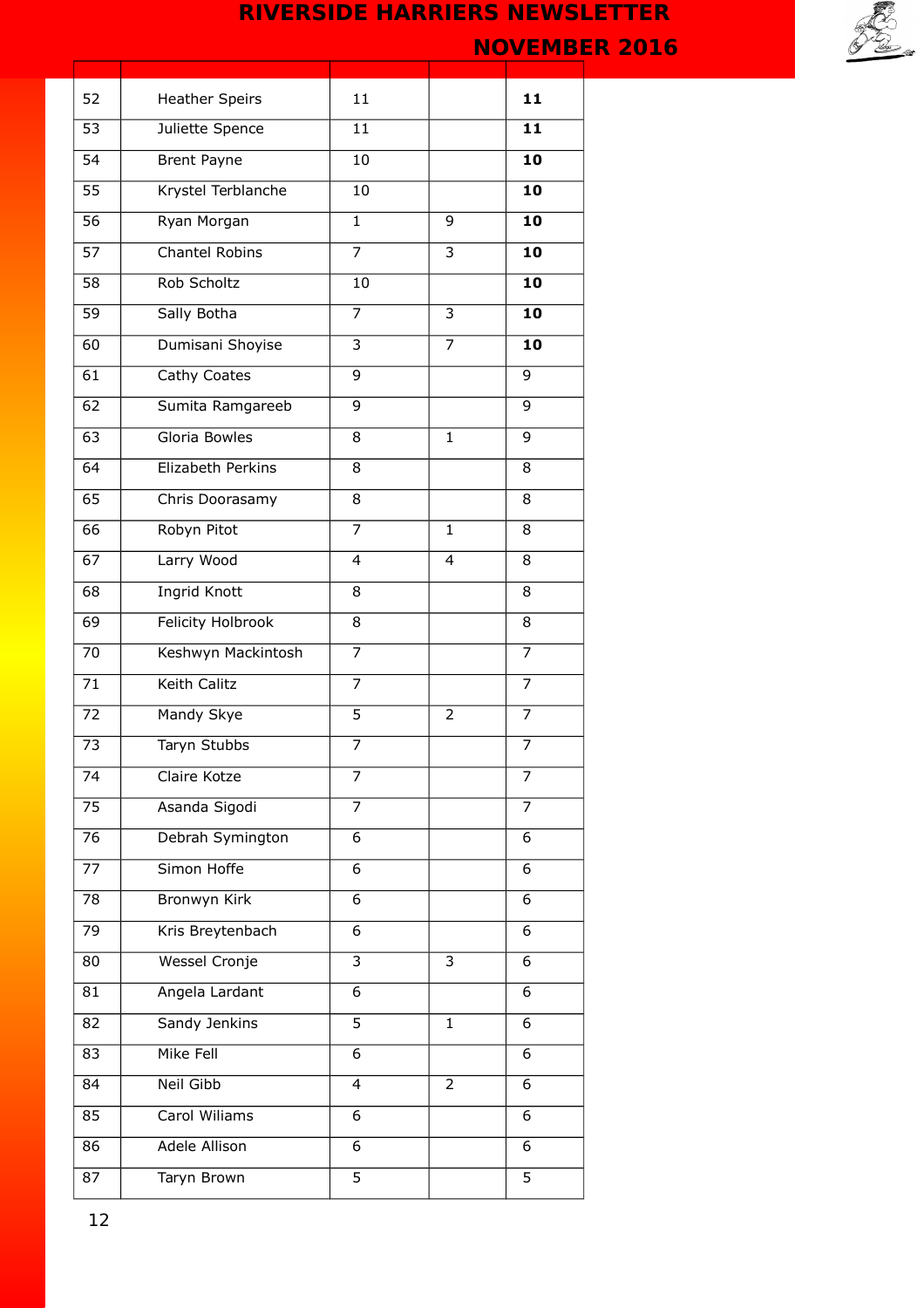

| 88  | Maxine Stobart       | 4              | $\mathbf{1}$ | 5              |
|-----|----------------------|----------------|--------------|----------------|
| 89  | Nigel Sherriff       | 5              |              | 5              |
| 90  | Izanne Jacobs        | 5              |              | 5              |
| 91  | Juanita Sutton       | 5              |              | 5              |
| 92  | Michelle Lardant     | $\overline{5}$ |              | 5              |
| 93  | Carolyn Goltman      | $\overline{4}$ |              | 4              |
| 94  | Melanie Wagner       | $\overline{4}$ |              | 4              |
| 95  | Richard Aitken       | 4              |              | 4              |
| 96  | Dave Elliott         | $\mathbf{1}$   | 3            | 4              |
| 97  | Monique Ward         | 3              | $\mathbf{1}$ | 4              |
| 98  | Felicity Holbrook    | $\overline{4}$ |              | 4              |
| 99  | Lauren Lister        | 4              |              | 4              |
| 100 | Tracy Blakeway       | 3              |              | 3              |
| 101 | Lawrence Avis        | 3              |              | 3              |
| 102 | Zandile Dlamini      | $\overline{3}$ |              | 3              |
| 103 | Rosslyn Doorasamy    | $\overline{3}$ |              | 3              |
| 104 | Rojean Hanekom       | $\overline{2}$ | $\mathbf{1}$ | 3              |
| 105 | <b>Brad Rochat</b>   | $\overline{3}$ |              | 3              |
| 106 | Vinnie Papenfus      | $\mathbf{1}$   | 2            | 3              |
| 107 | Sithe Mgubane        | 3              |              | 3              |
| 108 | Claudia Belcher      | 3              |              | 3              |
| 109 | Inga Good            | 3              |              | 3              |
| 110 | Desree Viviers       | 3              |              | 3              |
| 111 | Dick Whittington     | $\overline{3}$ |              | 3              |
| 112 | Sarah McVicar        | 3              |              | 3              |
| 113 | Taryn Mundell        | $\overline{2}$ |              | 2              |
| 114 | Clare Ramsay         | $\mathbf{1}$   | 1            | 2              |
| 115 | Angela Parry         | $\overline{2}$ |              | $\overline{2}$ |
| 116 | Zoe Papadakis        | 2              |              | 2              |
| 117 | <b>Ellie Gillies</b> | $\overline{2}$ |              | 2              |
| 118 | Leanne Douglas       | $\overline{2}$ |              | 2              |
| 119 | Leanne Fenwick       | $\overline{2}$ |              | $\overline{2}$ |
| 120 | Jacqui Bowles        | $\overline{2}$ |              | 2              |
| 121 | Greg Beckwith        | $\overline{2}$ |              | 2              |
| 122 | James Boyes          | $\overline{2}$ |              | 2              |
| 123 | Jacqui Cramb         | $\overline{2}$ |              | $\overline{2}$ |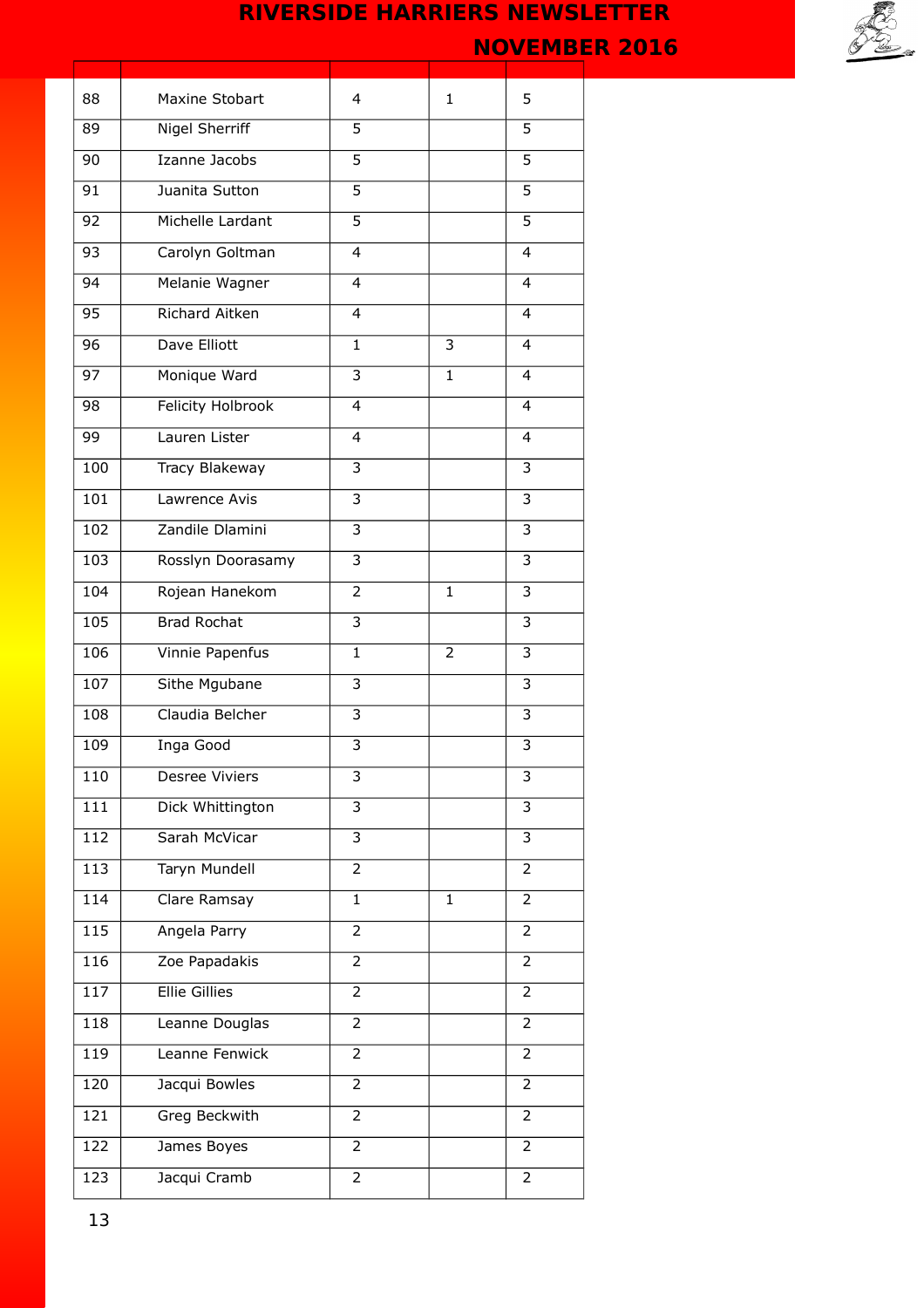**NOVEMBER 2016** 

| 124 | Phillipa Charnaud      | $\overline{2}$ | 2            |
|-----|------------------------|----------------|--------------|
| 125 | Lesley Slade           | $\overline{2}$ | 2            |
| 126 | Jaco Pretorius         | $\mathbf{1}$   | $\mathbf{1}$ |
| 127 | Geraldine Cronje       | $\mathbf{1}$   | $\mathbf{1}$ |
| 128 | Di Cilliers            | $\mathbf{1}$   | $\mathbf{1}$ |
| 129 | Patrick Rostenne       | $\mathbf{1}$   | 1            |
| 130 | Dave Nicholls          | $\mathbf{1}$   | $\mathbf{1}$ |
| 131 | Janis Nicholls         | $\mathbf{1}$   | $\mathbf{1}$ |
| 132 | Lindsey Rogerson       | $\mathbf{1}$   | $\mathbf{1}$ |
| 133 | Zanile Shoyise         | $\mathbf{1}$   | $\mathbf{1}$ |
| 134 | <b>Baron Combrinck</b> | $\mathbf{1}$   | $\mathbf{1}$ |
| 135 | Janine Fokkens         | $\mathbf{1}$   | $\mathbf{1}$ |
| 136 | Lee-Anne Lock          | $\mathbf{1}$   | $\mathbf{1}$ |
| 137 | Robyn Coote            | $\mathbf{1}$   | 1            |
| 138 | Shan McClelland        | $\overline{1}$ | $\mathbf{1}$ |
| 139 | Barbara Rankin         | $\mathbf{1}$   | $\mathbf{1}$ |
| 140 | Margaret Marshall      | $\mathbf{1}$   | $\mathbf{1}$ |
| 141 | Lee Wearne             | $\mathbf{1}$   | 1            |
| 142 | Nikita Pamla           | $\mathbf{1}$   | $\mathbf{1}$ |
| 143 | Christo van Rensburg   | $\mathbf{1}$   | $\mathbf{1}$ |
| 144 | Jenny Johnson          | $\mathbf{1}$   | $\mathbf{1}$ |

### **Race Results:**

## **Township to Township 21 & 42 km – 25 September 2016:**

| Pos | Name $-21$ km    | Time       | Pos | Name $-42$ km | Time       |
|-----|------------------|------------|-----|---------------|------------|
| 716 | Sarah McVicar    | 3 hr 09:00 | 269 | Andries Nkuna | 3 hr 46:02 |
| 717 | Dave Nicholls    | 3 hr 09:00 | 360 | Jana Niehaus  | 4 hr 03:08 |
| 718 | Elsie du Buisson | 3 hr 09:00 | 387 | Amylyn Kyle   | 4 hr 10:41 |
|     |                  |            | 506 | Ampie Niehaus | 4 hr 45:03 |

There were 801 finishers There were 680 finishers

## **Newlands Coo-ee 10, 21 & 42 km : 2 October 2016:**

| <b>Name</b>    | <b>Surname</b> | <b>Time: 42 km</b> |
|----------------|----------------|--------------------|
| Nicci          | Willis         | 4:42:22            |
| Pam            | Jones          | 4:42:22            |
| <b>Barbara</b> | Florence       | 4:56:30            |
|                |                |                    |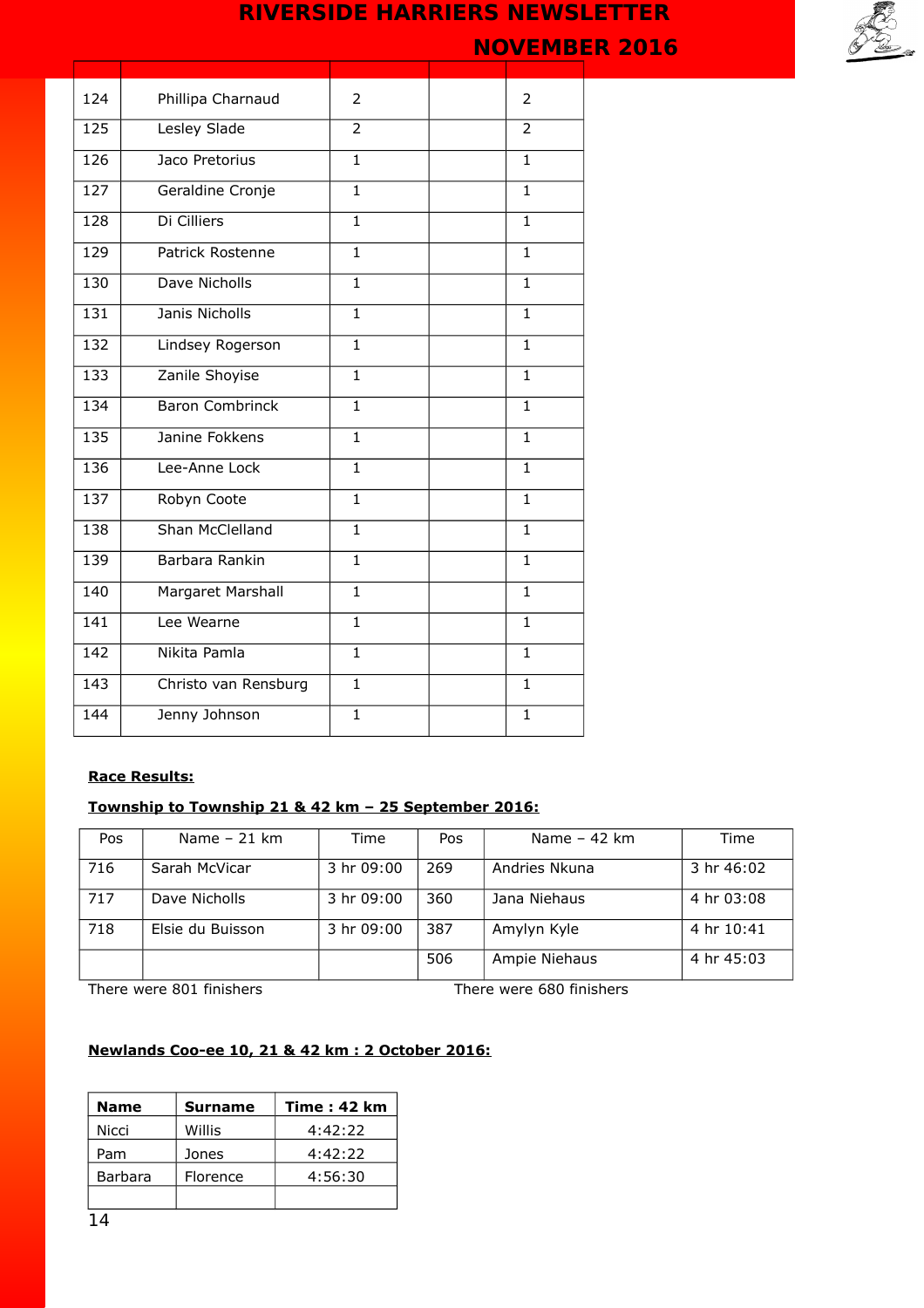

| <b>Name</b>  | <b>Surname</b> | <b>Time: 21 km</b> |
|--------------|----------------|--------------------|
| Nicola       | Hewitt         | 1:35:40            |
| Geraldine    | Cronje         | 1:49:11            |
| Caron        | <b>Botha</b>   | 1:53:06            |
| Tarryn       | Payne          | 1:54:06            |
| Lawrence     | Avis           | 1:58:11            |
| John         | McClelland     | 1:59:55            |
| Andrea       | Moroney        | 2:06:23            |
| Ann          | Turner         | 2:17:04            |
| Carolyn      | Goltman        | 2:17:04            |
| Candice      | Jenkinson      | 2:26:39            |
| Shan         | McClelland     | 2:27:38            |
| Noreen       | Everton        | 2:28:54            |
| Tracy        | Wittstock      | 2:31:27            |
| Fiona        | Calitz         | 2:36:54            |
| Helen        | Marchall       | 2:43:34            |
| Elsie        | Du Buisson     | 2:46:42            |
|              |                |                    |
|              |                |                    |
| <b>Name</b>  | <b>Surname</b> | <b>Time: 10 km</b> |
| Angie        | Potgieter      | 0:55:47            |
| <b>Brett</b> | Ward           | 0:57:47            |
| Emile        | Streicher      | 0:57:48            |
| Debra        | Symington      | 0:58:55            |
| Michelle     | Sukhraj        | 1:01:37            |
| Clare        | Mangan         | 1:02:06            |
| Patrick      | Rostenne       | 1:02:26            |
| Michele      | Lardant        | 1:02:37            |
| Keswyn       | MacKintosh     | 1:03:33            |
| Gloria       | <b>Bowles</b>  | 1:06:40            |
| Gale         | Viljoen        | <u> 1:12:15</u>    |
| Margie       | Liddiatt       | 1:12:49            |
| Bronwyn      | Kirk           | 1:16:27            |
| Juanita      | Sutton         | 1:22:07            |
| Angela       | Lardant        | 1:25:15            |
| Neela        | Naidoo         | 1:26:10            |

## **South Coast 21 & 42 km : 16 October 2016:**

|           | <b>Name</b>  | <b>Time: 42.2 km</b> |
|-----------|--------------|----------------------|
| Andries   | <b>Nkuna</b> | 3:37:22              |
| Tarryn    | Payne        | 4:00:59              |
| David     | Elliott      | 4:12:02              |
| Jaco      | Smith        | 4:18:13              |
| Geraldine | Cronje       | 4:20:01              |
| Taron     | Ridsdale     | 4:48:35              |
| Angie     | Potgieter    | 4:55:10              |
|           |              |                      |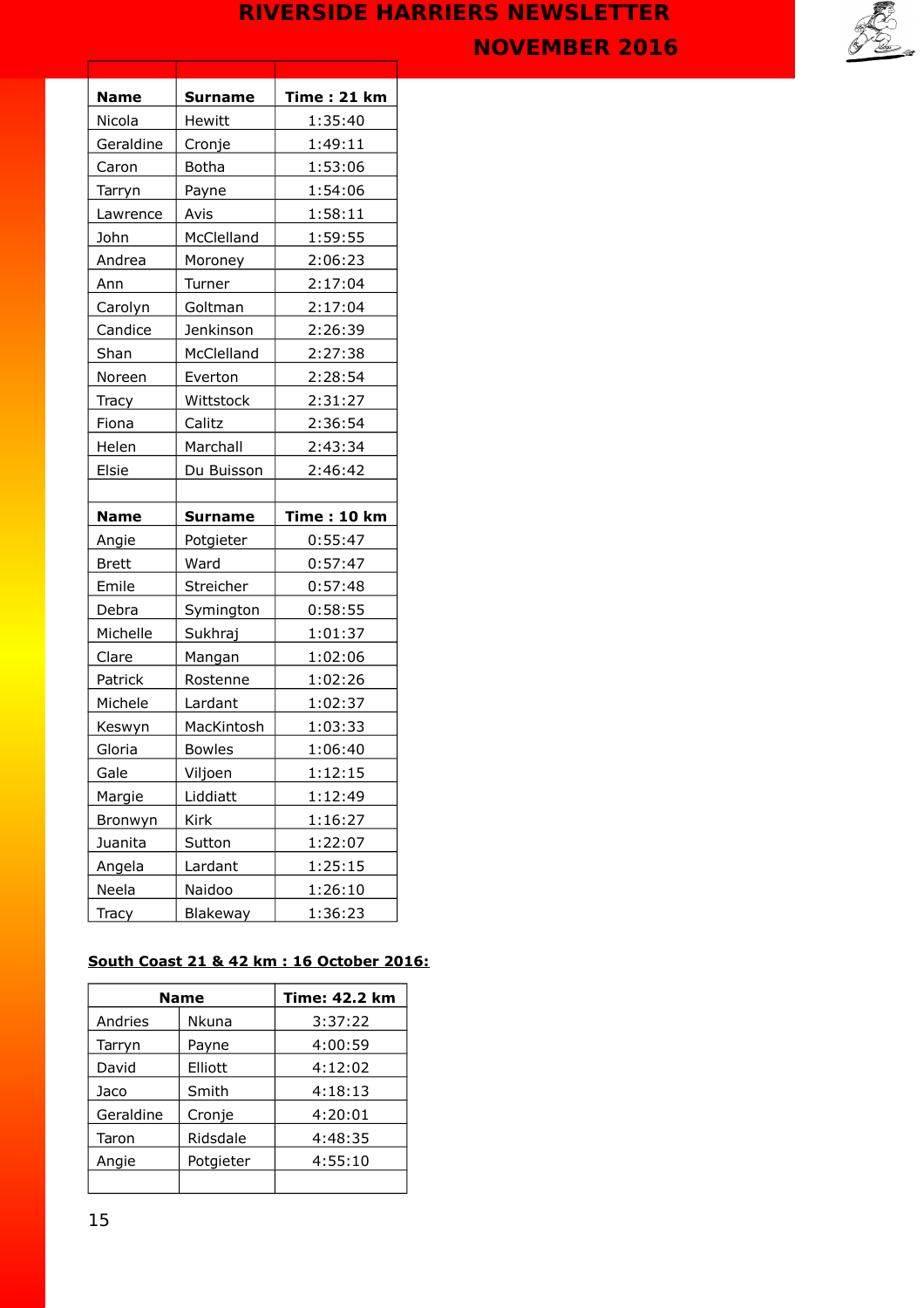

| <b>Name</b> | <b>Surname</b> | <b>Time: 21 km</b> |
|-------------|----------------|--------------------|
| Lindsay     | Rogerson       | 1:46:46            |
| Emile       | Streicher      | 2:05:23            |
| Tracy       | Chalker        | 2:13:36            |
| Ryan        | Morgan         | 2:15:37            |
| LeeAnne     | Stewart        | 2:16:26            |
| Simon       | Chalker        | 2:19:22            |
| Candice     | Jenkinson      | 2:19:45            |
| Clare       | Akerman        | 2:23:54            |
| Ted         | Liddiatt       | 2:28:45            |
| Noreen      | Everton        | 2:32:15            |
| Patrick     | Rostenne       | 2:34:48            |
| Debbie      | Marshall       | 2:35:36            |
| Margie      | Liddiatt       | 2:39:46            |
| Tamar       | Panaino        | 2:40:19            |
| Robin       | Kotze          | 2:42:52            |
| Helen       | Marshall       | 2:45:09            |
| Gale        | Viljoen        | 2:51:17            |
| Claire      | Kotze          | 2:51:56            |
| Taryn       | Stubbs         | 2:51:57            |
| Bronwyn     | <b>Kirk</b>    | 3:13:21            |
| Elsie       | Du Buisson     | 2:49:41            |
| Sarah       | McVicar        | 2:57:52            |
| Juanita     | Sutton         | 3:06:26            |
| Dave        | Nicholls       | 3:07:03            |

### **RUNNERS CORNER:**

This month**, Dale Johnson** has volunteered some more wise and motivational words **:** 

- 1. People who think they know everything are a great annoyance to those of us who do.
- 2. Procrastination is the art of keeping up with yesterday.
- 3. Laziness is nothing more than the habit of resting before you get tired.
- 4. No man has a good enough memory to be a successful liar.
- 5. Only the mediocre are always at their best.

Welcome to new member **Philippa Charnaud, Wayne Kerr, Jane Stott-** we trust you will enjoy your running and walking with us.

Sunday 26 September was a very busy day, with a choice of several events – A few members took part in the Township to Township 21 and 42 km - in the 21 km, our 3 walkers **Sarah McVicar, Dave Nicholls** and **Elsie du Buisson** finished in 3 hr 09. **Andries Nkuna** was our first runner in the marathon, in 3 hr 46, with **Jana Niehaus** next in 4 hr 03, followed by **Amylyn Kyle**, in her first marathon, in 4 hr 10, while **Ampie Niehaus** finished in 4 hr 45.

A few members took part in the Green Hub run in the Blue Lagoon area, where we had a great turnout at the Rhino Run, at Sugar Rush, near Ballito, where we changed tar for gravel.

**Debbie Marshall** took part in the Duke of York 16 km near Pietermaritzburg on Sunday 2 October, while many of us took part in the Coo-ee Newlands 10 (penultimate leg of the 10 x 10 km Challenge), 21 and 42 km, from Kingspark. **Helen Marshall** made a very appropriate comment, while members were drifting towards the club tent before the start of the race, she mentioned that it looked like "the Red Ants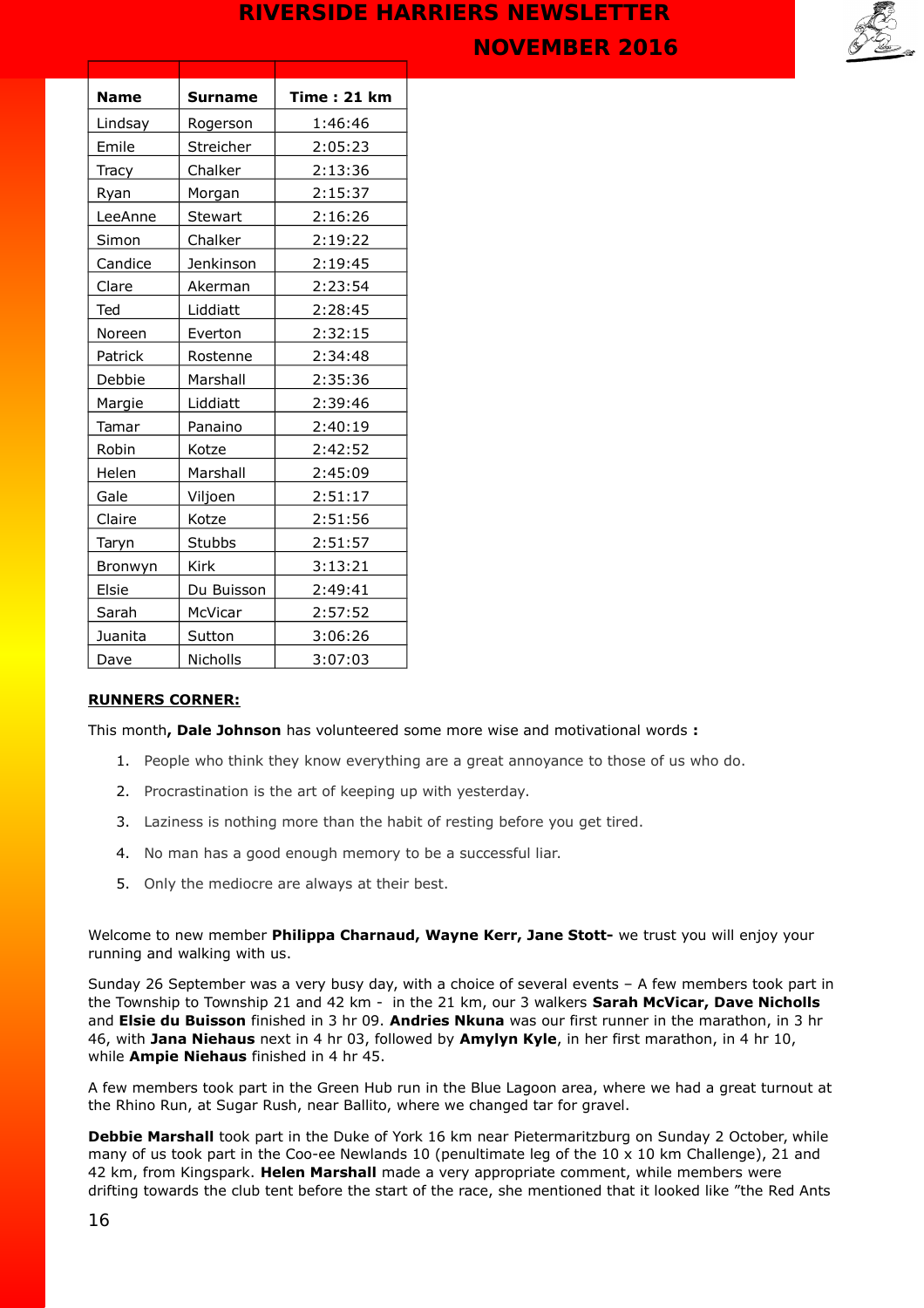

were arriving" ! We were indeed very visible in our red long sleeve shirts! **Angie Potgieter** was our first 10 km runner, in 55:47, after running 30 km the day before! Next was **Brett Ward** and **Emile Streicher**, who both had to pull finger to earn that elusive bonus point, but they managed to sneak in**! Debra Symington** seemed very surprised to finish in a sub 60 minute time, as she has spent more time in the gym that on the road. **Michelle Maharaj** finished in a PB of 61:37, with **Clare Mangan** next in 62:07. **Patrick Rostenne**, who, together with **Brett Ward**, has not missed a single 10 x 10 km event, and finished in 62:26. Next to finish was **Michele Lardant** (62:37), **Keswyn Mackintosh** (in a PB of 63:33), **Gloria Bowles, Gale Viljoen, Margie Liddiatt, Bronwyn Kirk, Juanita Sutton, Angela Lardant, Neela Naidoo** and **Tracey Blakeway.**

**Nicola Hewitt** was our first runner in the 21 km, in a great time of 1 hr 35! **Geraldine Cronje**, in preparation for her first marathon, finished in a strong PB of 1 hr 49, well done! **Caron Botha** also sneaked a PB (1 hr 53), with **Tarryn Payne, Lawrence Avis** and John McClelland all dipping below 2 hours. **Andrea Moroney** finished in a steady 2 hr 06, with **Ann Turner** and **Carolyn Goltman** next in 2 hr 17. **Candice Jenkinson** was next in 2 hr 26**, Shan McClelland** in 2 hr 27 and **Noreen Everton** in 2 hr 28. **Tracy Wittstock** finished her first 21 km in 2 hr 31, well done! **Fiona Calitz** was next, in 2 hr 36, followed by **Helen Marshall** (2 hr 43) and **Elsie du Buisson** (2 hr 46).

We had 3 brave ladies taking part in the marathon, which meant a tough finish into a strong southwesterly wind. **Nicci Willis** and **Pam Jones** finished in 4 hr 42, while **Barbara Florence** finished in 4 hr 56. Well done to everybody who made the effort to take part, despite the risk of rain!

On a coo,I looked like rain, Saturday morning, 8 October, about 40 of us arrived for our annual beach breakfast run, where we this year opted to go to Umhlanga area, opposed to the previous years run on the main beach front. The weather was kind, and despite a hiccup with "Iwantmycoffee', it was an enjoyable morning – we even saw a few of our runners taking part in the park Run. Thanks **to Leslie Ogle** and **Debbie Marshal** for putting this event together.

Congratulations to **Jacqui Cramb**, who recently got engaged!

On the family front, congratulations to **Terri** and **Terence Atkinson**, who are expecting a baby in April 2017!

On a cool, look like rain (and it did rain!) Wednesday 12 October, we had the record low number of people for 2016 at time trial : 8! Despite the conditions, **Noreen Everton** (32:12) and **Greg Labuscagne** (21:22) achieved 5 km PB's!

Sunday 16 October was a busy day, with many members taking part in the Amashovashova cycle race, but a bit further south, many of us took part in the South Coast 21 and 42 km, which this year meant, no train ride. **Lindsey Roberson** was our first 21 km runner, and narrowly missed out on an age category prize, by finishing in 1 hr 46. **Emile Streicher** was next, in 2 hr 05, his fastest 21 km for several years. **Tracey Chalker** made a surprise appearance at a race and finished in 2 hr 13, followed by **Ryan Morgan** in 2 hr 15. **Lee-Anne Steward** finished in2 hr 16, with **Simon Chalker** and **Candice Jenkinson** next, in 2 hr 19, followed by **Clare Mangan** (2 hr 23), **Ted Liddiatt** (2 hr 28), **Noreen Everton** (2 hr 32) and **Patrick Rostenne** (2 hr 34). According to **Patrick**, he got the message all wrong – when he heard "no train", he assumed it meant he was not allowed to train for the race! **Debbie Marshall** finished in 2 hr 35, **Margie Liddiatt** was next in 2 hr 39, followed by **Tamar Panaino** (2 hr 40**), Robin Kotze** (his first half marathon : 2 hr 42), **Helen Marshall** ( 2 hr 45), **Elsie du Buisson** (2 hr 49 – first walker in her age category), **Gale Viljoen, Claire Kotze** and **Tarryn Stubbs** (2 hr 51**), Sarah McVicar** (2 hr 57**), Juanita Sutton** (3 hr 06), **Dave Nicholls** (3 hr 07) and **Bronwyn Kirk** (3 hr 13).

**Andries Nkuna** was our first marathon finisher, in a great PB of 4 hr 37! **Tarryn Payne** narrowly missed out on a sub 4 hour finish (4 hr 00:59), while **Dave Elliott** finished in 4 hr 12. **Jaco Smith** was going well, with **Andries,** until he started to suffer from cramps at the 29 km mark, **Jaco** had to dig deep and finished in 4 hr 18**. Geraldine Cronje** made it look so easy and finished her first marathon in 4 hr 20, with **Taron Ridsdale** finishing in 4 hr 48 and **Angie Potgieter** in 4 hr 55. The new route proved to be challenging, with a steep hill barely 500 m into the race, as well as the congestion of a 21 km and 42 km start at the same place, opposed to 2 start venues in the past. All in all, a well organised race, well done to all the finishers!

**Nigel Sherriff** was our only representative at the Harrismith Mountain race, he finished in 2 hr 30 – well done!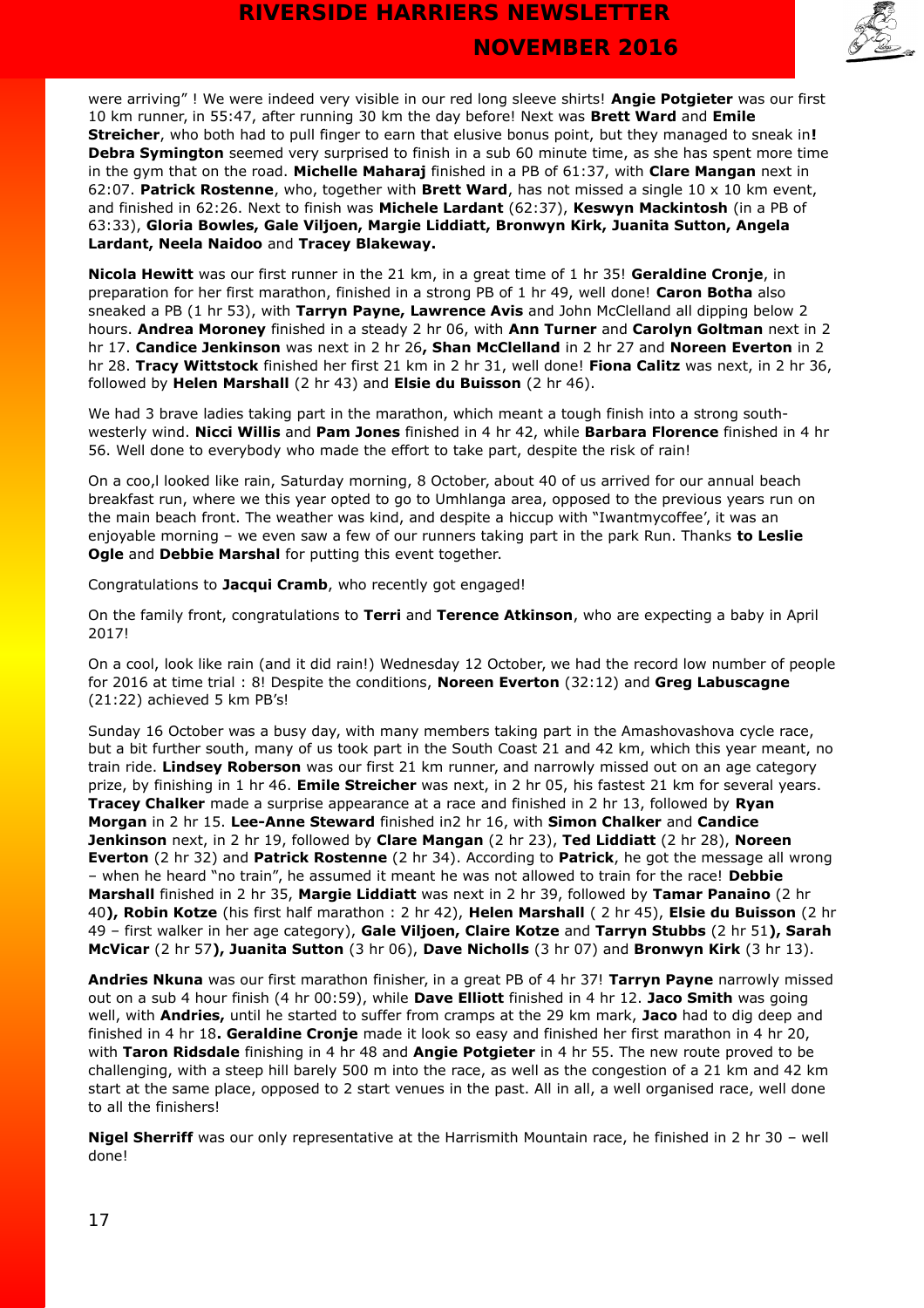

Another one! We have to say farewell to **Larry Wood**, who is leaving us to go to the UK, thanks for all the runs and chats, till we meet again!

### \*\*\*\*\*\*\*\*\*\*\*\*\*\*\*\*\*\*\*\*\*\*\*\*\*\*\*\*\*\*\*\*

### **This month 1 year ago:**

 **Baron Combrinck** bumped into **Candice Jacobs** at the Bokke vs Scotland game in Newcastle, UK!

**Craig Speirs** was our first runner in the South Coast 21 km run, and finished in 1 hr 49, with **Jana Niehaus** our first marathon finisher, in 3 hr 34.

**Andries Nkuna** finished his first marathon in 4 hr 15, with **Chantel Robins** also finishing her first marathon, in 4 hr 44.

### **This month 5 years ago:**

**Debbie Marshall** successfully defended her 10 x 10 km Challenge title.

**Kevin Keddie** ran the fastest 5 km (19:47) and 8 km (31:55) year to date.

**Craig Speirs** completed the South Coast 42 km in 3 hr 47.

**Julie Calboutin** finished her first marathon, in 4 hr 45.

### **This month 10 years ago:**

2006 year to date **– Dale Johnson** had run the fastest 8 km (36:03) and **Nigel Sheriff** the fastest 5 km (21:32).

**Leslie Ogle, Clare Mangan** and **Emile Streicher** completed the Harrismith Mountain race – for more information, speak to **Leslie**! We plan a club weekend in 2017, as the date won't clash with the South Coast race. Up to 2006, only 4 of our members (as far as we know) have completed this run, the 4<sup>th</sup> member is **Eric Prange**) – since then several more j=has joined. It is the oldest race in SA, and claimed to be "Toughest in the world" !- Hope to see many of us there in 2017.

**Fiona Hoareau** completed her first marathon.

### **This month 15 years ago:**

Comrades 2002 qualifying time moved back to 4 hr 30, after being 5 h00 for the previous 2 years.

Club stalwarts **Andre** and **Angela Wesson** moved to Johannesburg, while **Greg** and **Celeste Mackenzie** emigrated to USA.

The rugby posts at our club was stolen during one Friday night!

### **This month 18 years ago:**

**Patrick Rostenne** took part in the Amashovashova cycle race, obviously with no training. He claimed it was very similar to running, whenever he was tired, he simply walked! By the time he got to Durban, he had to weave through traffic, as the organisers had already re-opened the roads!

**Emile Streicher** and paddling partner **Janine (Bunzie) Viljoen** had to bail during an 8 km TT (dice), as **Emile** complained about cramps in his calves (normally a running injury?!)

\*\*\*\*\*\*\*\*\*\*\*\*\*\*\*\*\*\*\*\*\*\*\*\*\*\*\*\*\*\*\*\*\*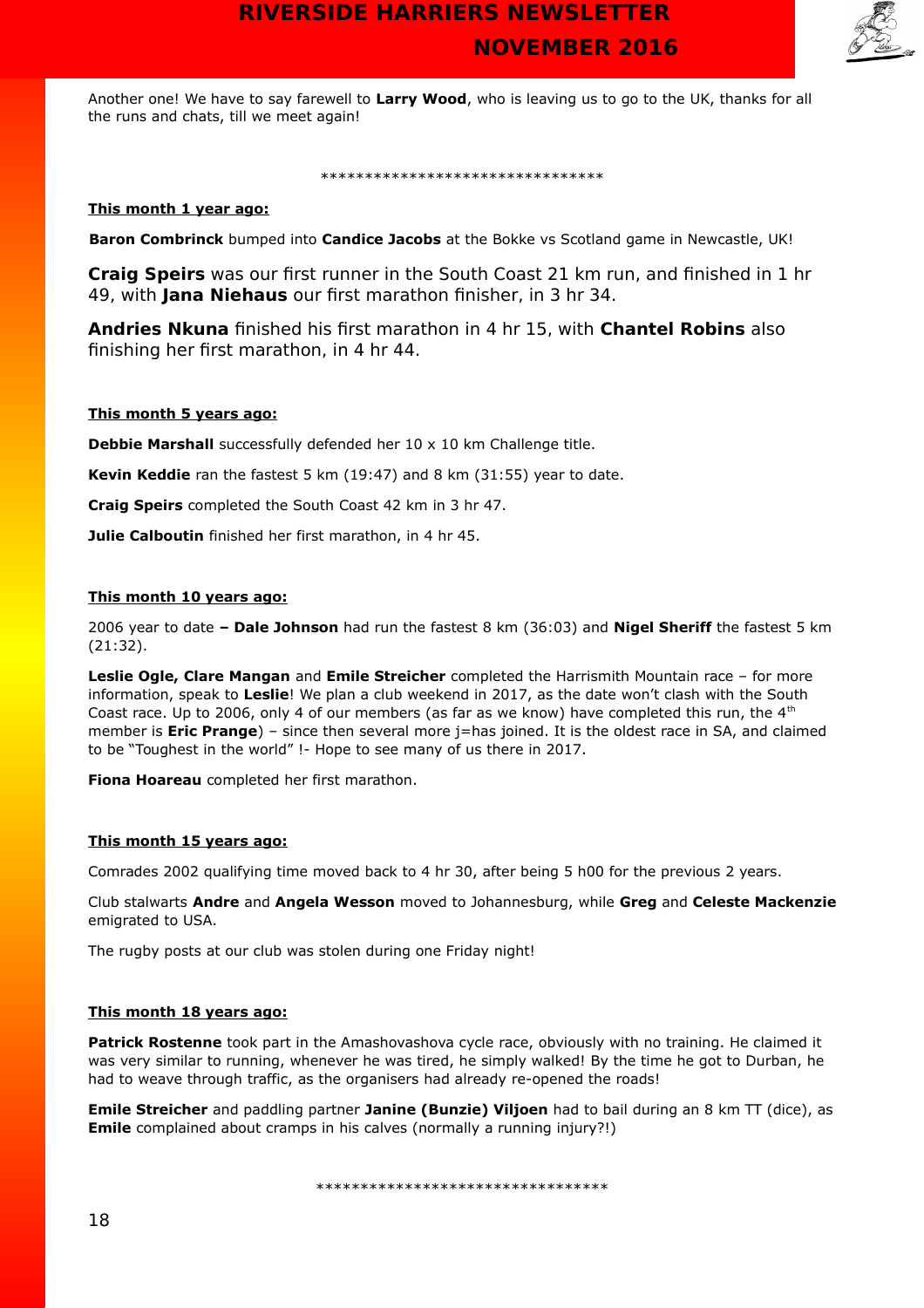

### **Mail received:**

As you know I'm in Joburg now… But I filtered a race from the weekend to Riverside Harriers and I see there were 3 of us! It was quite a tough run in the heat and Constitution Hill could aptly be renamed Constitution Mountain!!! **Regards** 

| negaras |                    |
|---------|--------------------|
|         | Graham Christensen |

### \*\*\*\*\*\*\*\*\*\*\*\*\*\*\*\*\*\*\*\*\*\*\*\*\*\*\*\*\*\*\*\*\*\*\*\*

This morning's marathon- we came; we saw; we just barely qualified. Although the route was not very challenging it was definitely one of my toughest runs. Running injured is not for sissies. Thank goodness for these 2 ladies for keeping me going. Sergeant majors voice aka **Nicci Willis**, pulled me up Maryland as I knew if I stopped I'd get an earful. The strong headwind along Fairways (yes **Debbie Fouche**, I did say Fairway) was a real killer and I regretted not turning home but I knew my team mates **Barbara Florence** and Nix would have found this totally unacceptable. Somehow we made it to the end and forced a smile. Don't know if I'll walk for the next two weeks. Tkanks to coach Craig and Riverside Harriers, for all the training runs and special mention for keeping the tent up just for us tortoises. U guys rock.

Pam Jones

### \*\*\*\*\*\*\*\*\*\*\*\*\*\*\*\*\*\*\*\*\*\*\*\*\*\*\*\*\*\*\*\*\*\*\*\*\*\*\*\*\*

So proud of this group of ladies from the Riverside Harriers Les Minions group. Ladies you all rocked that 21km. Well done on PB s and finished and to Tracy Wittstock on her first of many 21km.

Leslie Ogle

#### \*\*\*\*\*\*\*\*\*\*\*\*\*\*\*\*\*\*\*\*\*\*\*\*\*\*\*\*\*\*\*\*\*\*\*\*\*\*

We had such fun at the race today, such a great bunch of people and really enjoyed the club spirit, thank you guys so much! Many more to come

Wayne Kerr

#### \*\*\*\*\*\*\*\*\*\*\*\*\*\*\*\*\*\*\*\*\*\*\*\*\*\*\*\*\*\*\*\*\*\*\*\*\*\*

Completed in my first half marathon today 21.1km and can honestly say I loved every minute of it - did a decent time and ran in strong. Thanks to **Leslie Ogle** and Riverside Harriers, the training is paying off as well as to JP and the kids as the training is time away from home xx

Tracy Wittstock

\*\*\*\*\*\*\*\*\*\*\*\*\*\*\*\*\*\*\*\*\*\*\*\*\*\*\*\*\*\*\*\*\*\*\*\*\*\*\*\*\*\*\*

Very happy with today's run given the long 30km plod yesterday, proving that running on tired legs is the best way to prep for a marathon. **Grant Williams**, I would like to dedicate my little trot to you today to your fight, your strength, your courage and your positive attitude. With all these things plus your beautiful wife by your side, I have no doubt you will boot this thing. I thought about you and what you must be going through and how we take things for granted. Head up and keep moving forward - you have people who love and support you every step of the way.

Angie Potgieter

#### \*\*\*\*\*\*\*\*\*\*\*\*\*\*\*\*\*\*\*\*\*\*\*\*\*\*\*\*\*\*\*\*\*\*\*\*\*\*

Thank you for the congratulations, but to be honest, I find it a bit embarrassing, as I don't think I did anything to deserve an award. For the guys who take the cooler box with beers to races deserve that award far more than myself. Please pass on my thank for the award to all involved.

Kind Regards Dave Nicholls (September member of the Month)

\*\*\*\*\*\*\*\*\*\*\*\*\*\*\*\*\*\*\*\*\*\*\*\*\*\*\*\*\*\*\*\*\*\*\*\*\*\*\*

### **Interview:**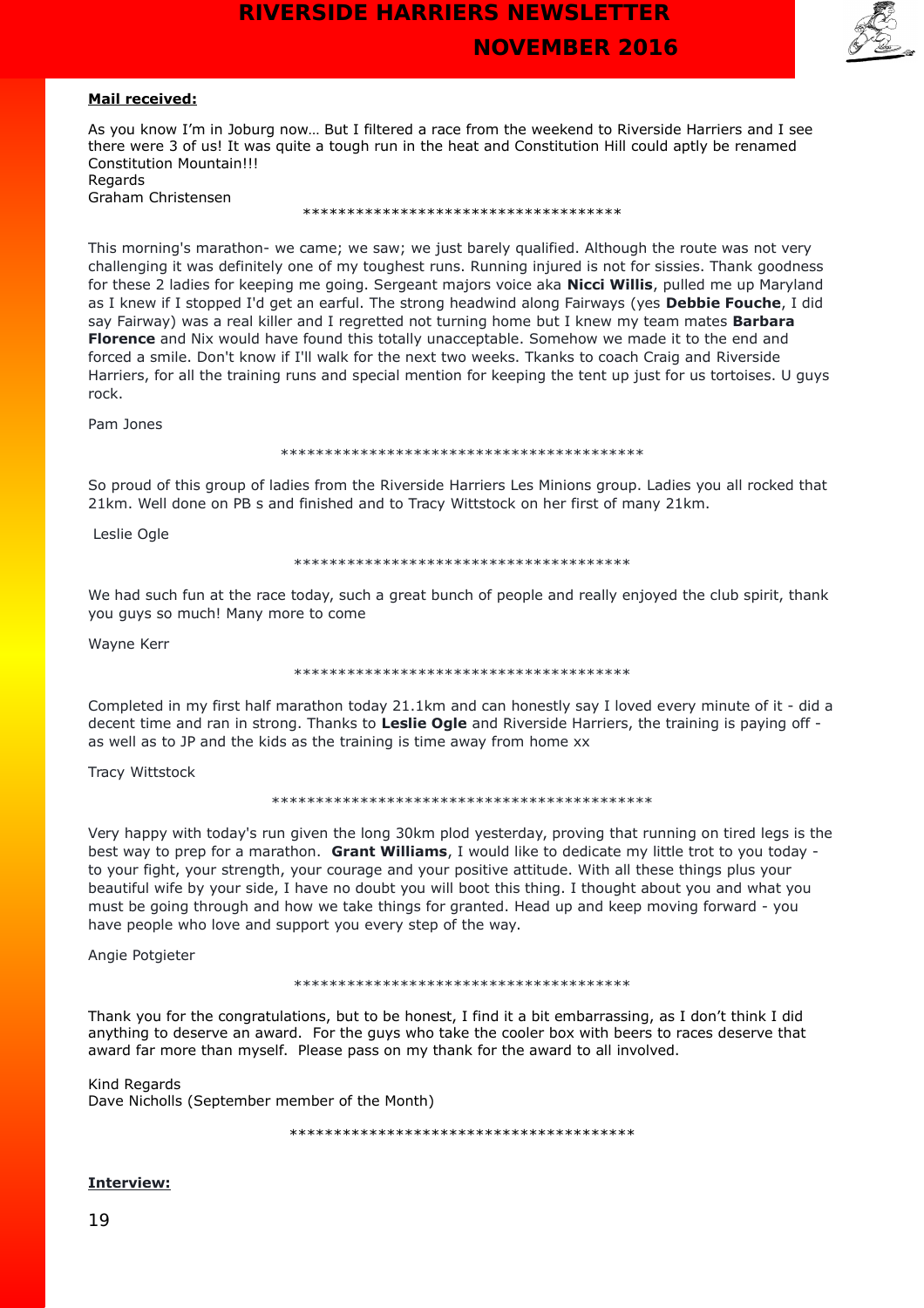

This month we speak **to Andries Nkuna :**

- **1. Where were you born?** Bushbuckridge, Mpumalanga.
- **2. Where did you matriculate**? James Khosa High School, Bushbuckridge.
- **3. Family?** Two kids (girls)
- **4. Did you participate in sport at school?** Yes
- **5. What are your personal sporting highlights?** Winning a relay race in schools competitions.

**6. What are your future sporting ambitions?** Keeping fit and achieving my Comrade Green Number (10 Comrade runs)

- **7. Why do you run? To keep fit and meet people.**
- **8. How long have you been a member of Glenwood / Riverside Harriers?** A year and half.
- 9**. What does the club mean to you**? A family away from my family.
- **10. Profession?** Agriculture
- **11. Other sporting activities?** Ambition for cycling not started yet.
- **12. Hobbies & interests**? Reading business, autobiographies and political books.
- 13. Any disappointments in sport? None

**14. Message for newcomers to running / walking?** If you want to advance your running or walking – you better be a club member. It is not about being a club member only, but also being part of the bigger exciting family sharing pains, joy and achievements together and leveraging on each other's energies.



### **Quotes of the month:**

**Jaco Smith**: "Guys, with running up Clinch, I've cut out the worst of Danville".

Conversation after a club run - **Emile Streicher** and **Jaco van Schalkwyk** complained about niggles, shortly after buying new shoes: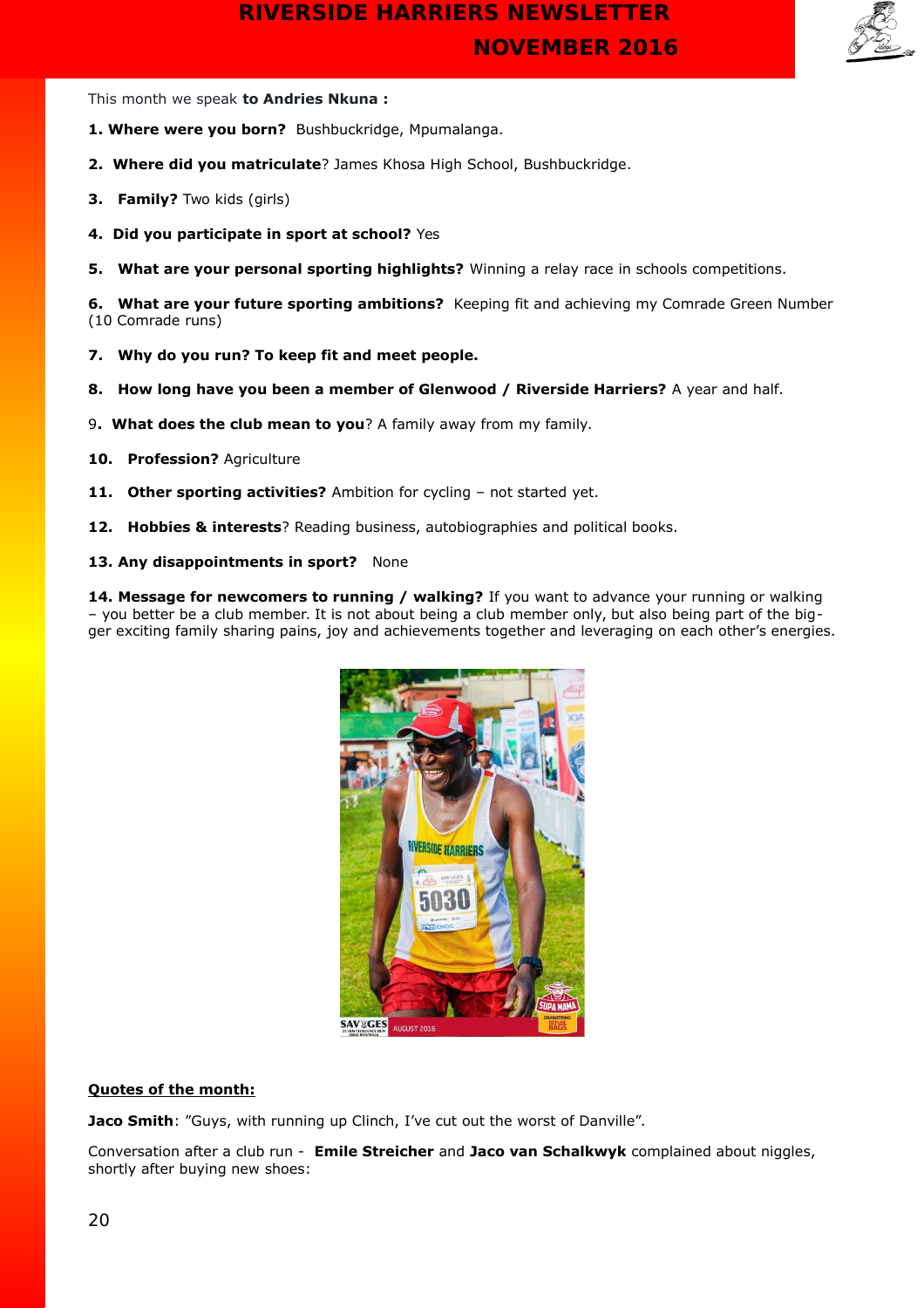

**Craig Speirs**: "You should put your old inner soles in your new shoes, for a few weeks, until you get used to your new shoes".

**Emile Streicher**: "Ok then, when I get home, I will do some soul searching".

**Patrick Rostenne** : "Now that I am a bit older and slower, I follow the Polish approach in races - I run to a pole, then walk to the next pole".

**Greg Labuscagne** (to **Jaco van Schalkwyk**): "If you get 2 pets, call them one and two. If one runs away, you'll still have two. If two runs away, at least you'll still have one. You can't lose!"

### **Birthdays:**

| Oct          | Name                   | Nov            | Name                 | <b>Dec</b>     |                   |
|--------------|------------------------|----------------|----------------------|----------------|-------------------|
| $\mathbf{1}$ | Ann Turner             | $\overline{2}$ | Mike de Beer         | $\mathbf{1}$   | Jana Niehaus      |
| 4            | <b>Richard Widdows</b> | $\overline{9}$ | Elsie Du Buisson     | $\overline{2}$ | Vinnie Papenfus   |
| 6            | Alison Chadwick        | 13             | Barbara Florence     | 4              | Clare Mangan      |
| 6            | Tim Ewing              | 16             | Claire Kotze         | 6              | Andrea Moroney    |
| 9            | Neil Gibb              | 18             | <b>Ellie Gillies</b> | 10             | Philippa Charnaud |
| 10           | <b>Heather Speirs</b>  | 21             | Barbara Mayers       | 10             | <b>Brett Ward</b> |
| 10           | Antone van Rooyen      | 23             | Craig Speirs         | 10             | John McClelland   |
| 15           | Angela Parry           | 24             | Barry Marshall       | 11             | Kevin Keddie      |
| 22           | Monique Ward           |                |                      | 12             | Sue Wardop        |
| 24           | Jaco van Schalkwyk     |                |                      | 19             | Dale Johnson      |
| 25           | Lee-Anne Steward       |                |                      | 22             | Zanele Shoyise    |
| 28           | <b>Brent Payne</b>     |                |                      | 26             | Sarah McVicar     |
| 29           | Ingrid Knott           |                |                      | 26             | Rojean Hanekom    |
| 29           | Nicola Hewitt          |                |                      | 27             | Cathy Coates      |
| 31           | Zaheera Kahn           |                |                      | 28             | Dave Elliott      |
|              |                        |                |                      | 29             | Mike Fell         |
|              |                        |                |                      | 31             | Zandile Dlamini   |

### **HUMOUR:**

Pessimist: "Things just can't get any worse!"

Optimist: "Nah, of course they can!"

### 6. **2016 COMMITTEE MEMBERS:**

| <b>Chairman:</b> | Clare Mangan (031 3031422 -w)                           |
|------------------|---------------------------------------------------------|
|                  | <b>Social Conveners</b> : Leslie Ogle & Debbie Marshall |
| Walkers:         | Leslie Ogle                                             |
| Kit :            | Nicola Hewitt                                           |
| Treasurer:       | Eric Prange                                             |
|                  |                                                         |

21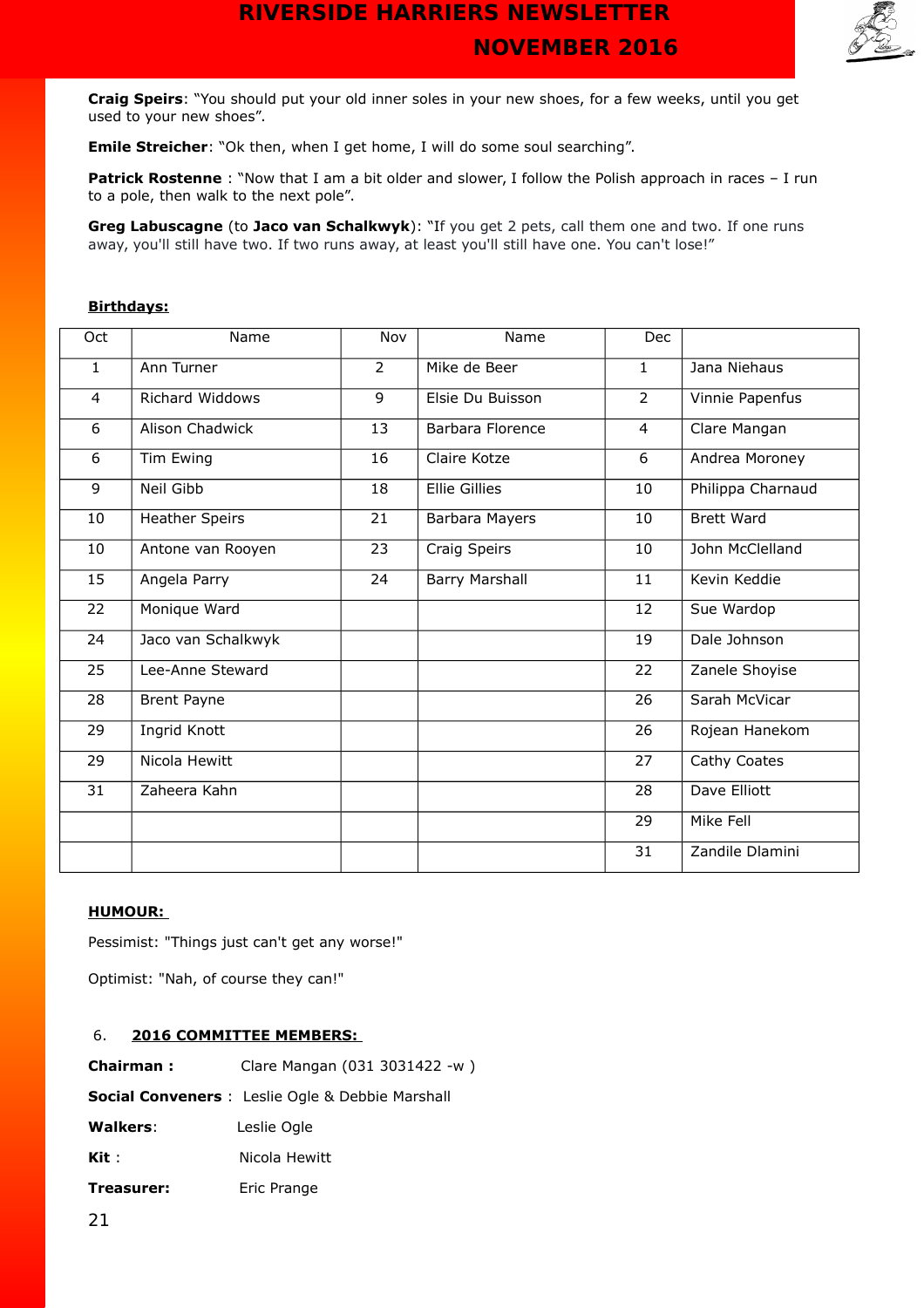

**Secretary** : Emile Streicher (083 449 8308 -cell; [estreicher@absamail.co.za\)](mailto:estreicher@absamail.co.za)

**Road Captain** : Craig Speirs

**Social Media/PRO :** Dale Johnson

## 7. **2016 RACE DATES:**

Ref the KZNA booklet and weekly mails for full race details.